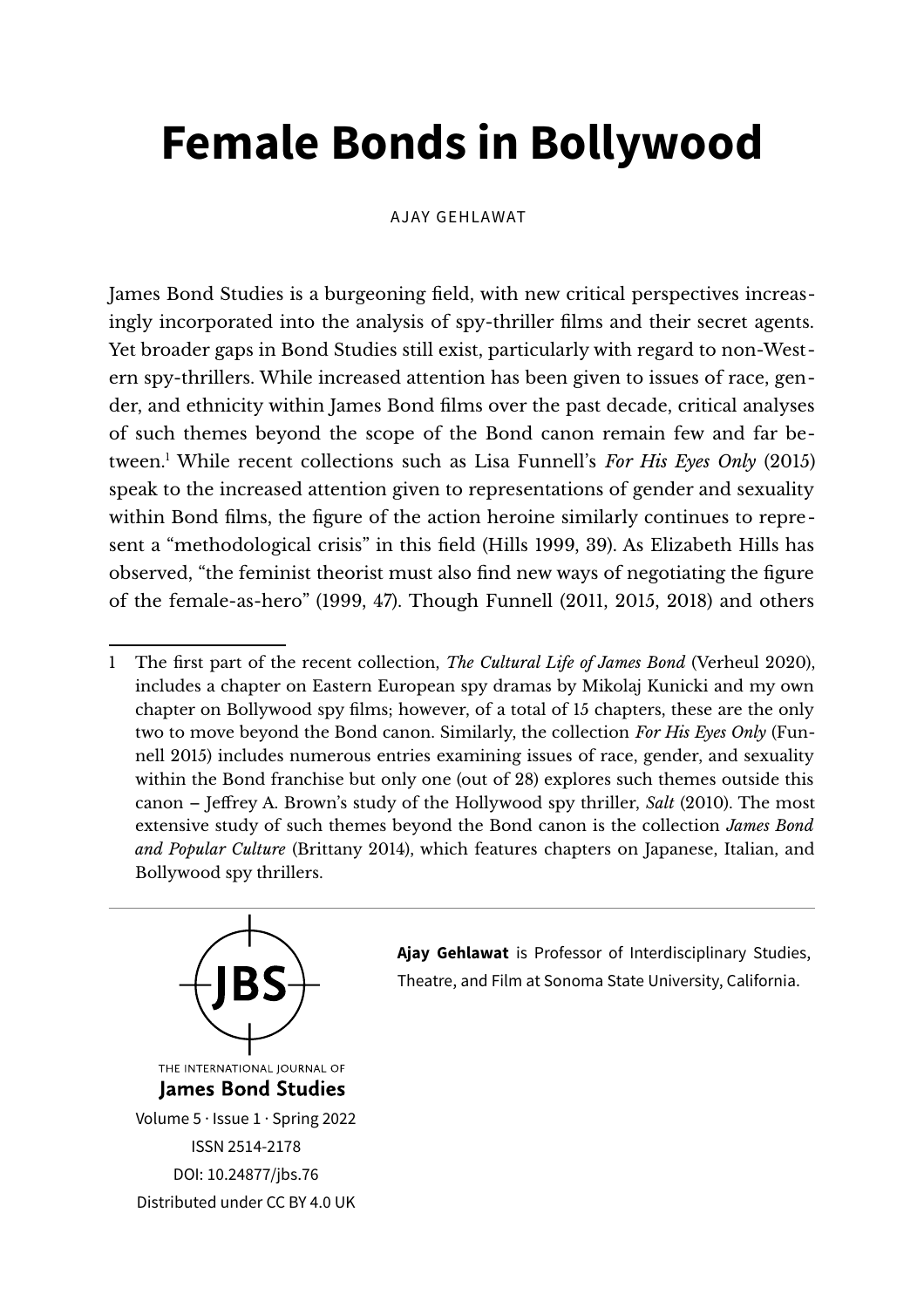have taken up this task admirably in recent years, there is no comparable work currently being undertaken outside the parameters of the (Western) Bond canon. This article will therefore mark a double intervention, expanding both the cultural parameters of Bond Studies and specifcally focusing on the "methodological crisis" posed by female fgures in non-Western, non-Bond spy flms. Following and inverting Funnell's provocative conception of Bond as the Bond Girl, in which the former replaces the latter as "the locus of visual spectacle" (2011, 464), this study examines the Bond Girl as Bond, even as, in the process, it explores what precisely is entailed by such monikers ("Bond girl," "female Bond") and how they are reformulated within the context of contemporary popular Hindi cinema, also colloquially known as "Bollywood".

In the process, this study will also examine the corresponding evolution of the Bollywood film form in the 21<sup>st</sup> century, as well as the subsequent broadening of the conception of the flm actor/performer in such flms, to include requisite skills of dance. This will in turn be used to explore parallels between the "item girl" in the contemporary Bollywood flm and the Bond girl.[2](#page-1-0) In the process, this study will consider diferences between female representations in the opening credits sequences of Bond flms and the end credits sequences of Bollywood flms. If the former sequences – particularly when featuring songs performed by female singers – can be said to introduce a "feminine quality" (Piotrowska 2015, 167), I would like to examine how such an element is also introduced via item numbers featured in the end credits sequences of Bollywood spy thrillers. Additionally, I will examine how such sequences in the Bollywood spy thriller allow the heroine to reassert herself in a manner that distinguishes her broader skill set, even as it perhaps compensates for her lack of presence within the flmic narrative. While analysing how such end credits item numbers function in relation to the rest of the flm, I will also examine how they serve as promotional items for the larger flm, and how they utilise the female fgure to do so. This study will thus take up numerous and difering iterations of "female Bonds" in 21st century Bollywood, particularly as essayed by contemporary stars like Katrina Kaif, Taapsee Pannu, and Alia Bhatt, in order to explore broader questions of female representation and agency. The flms discussed here have been selected both for their box office success and range of depictions of female agents. This study will proceed by examining each of these flms and, in the process, developing a broader understanding of the range of action heroines in

<span id="page-1-0"></span><sup>2</sup> The colloquial term "item girl" is given to the woman who performs "item numbers" – big-budget song and dance sequences inserted into the contemporary Bollywood flm.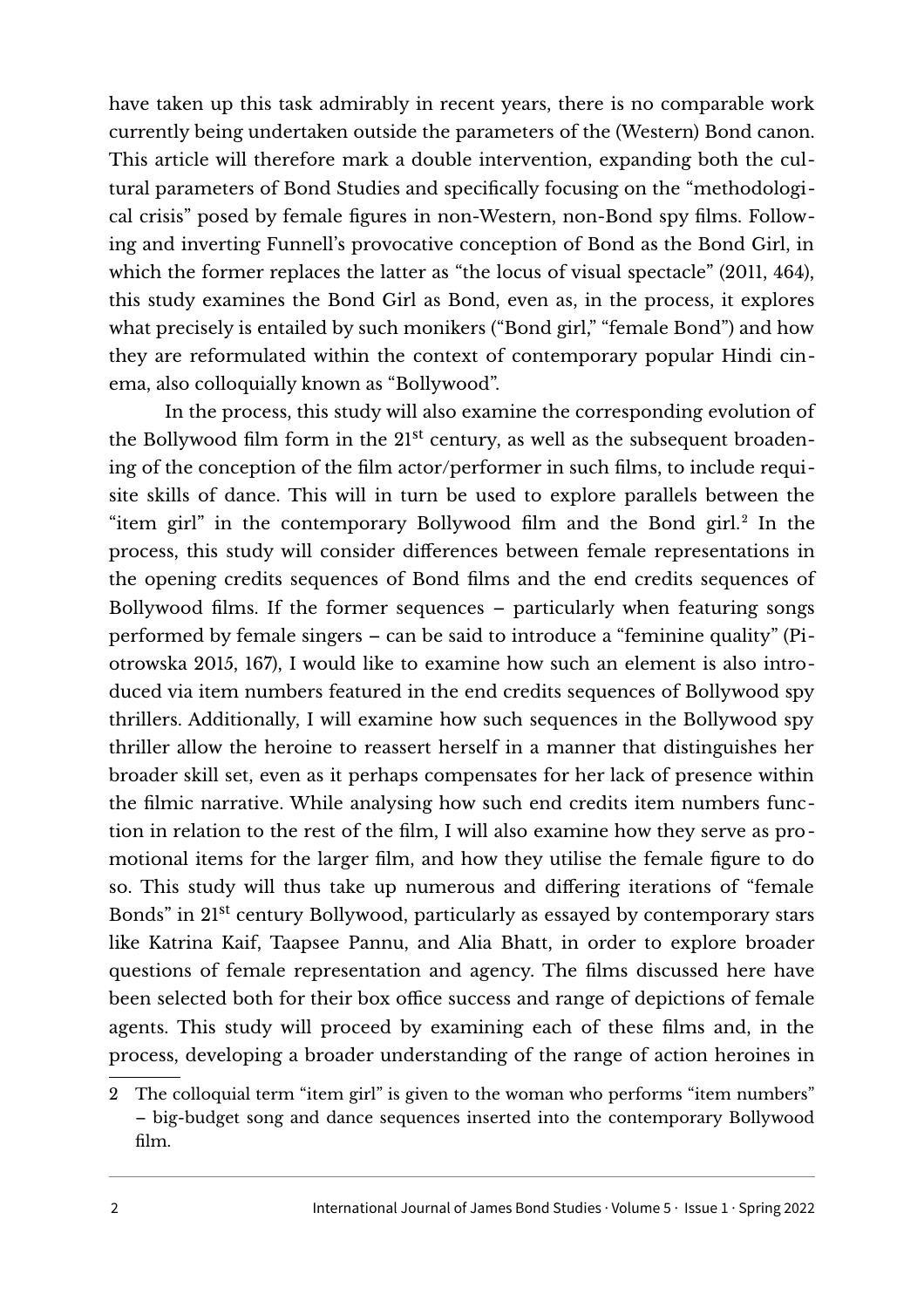Bollywood. I will conclude by assessing the ways in which female agents in such contemporary Bollywood spy flms articulate their agency as well as what this portends for the broader feld of Bond Studies.

I would like to begin by briefy reviewing Funnell's overview of the various historical phases of the Bond girl. This fgure was "originally presented in the role of English partner (1962-69)", followed by a transition "into the role of American Side-Kick (1971-89)", and then, "in keeping with shifing notions of femininity in the 1990s", this fgure evolved into "the American Action Hero Bond Girl (1995-2002)", constructed as "a bona fde action protagonist" who, "in addition to being a physical and intellectual match to Bond, is presented as a sexually equal and thus heroically comparable character" (Funnell 2011, 465). From partner to sidekick to action hero, the Bond girl, in the current fourth phase, has undergone "a signifcant reworking", which has resulted in the dispersal of qualities typically associated with her across multiple characters (Funnell 2018, 13). As a way of approaching the subject at hand, one can position such a "distribution of Bond Girl elements" within the hybrid form of the Bollywood spy thriller, with its mix of action and song and dance sequences, what has previously been called its "masala" aesthetic.<sup>[3](#page-2-0)</sup> Such a hybrid film form also "confound[s] binaristic logic in a number of ways", as the heroines in such spy flms access "a range of emotions, skills and abilities which have traditionally been defned as either 'masculine' or 'feminine'" (Hills, 39). Such a broadening of the range of the action heroine in turn creates "a fuidity of meaning" (Hunt 2011, 62), particularly in light of the multiple disparate elements brought together under the Bollywood umbrella, including intense action sequences and equally intense song and dance sequences. In what follows, I would like to consider how such disparate elements allow the contemporary action heroine in Bollywood multiple platforms through which to express new (and hybrid) articulations of femininity – those confounding the "binaristic logic" or "either 'masculine' or 'feminine'" (Hills, 39).

## *EK THA TIGRESS***: THE CURIOUS CASE OF KATRINA KAIF**

*Ek Tha Tiger* (*There Was a Tiger*, Kabir Khan, 2012, hereafer *Tiger*) is the frst of behemoth Indian flm producer and distributor Yash Raj Films' Spy Universe franchise, which focuses on a series of fctional and real-life Indian spies, usually working for India's Research and Analysis Wing (RAW), the equivalent of the British MI6. *Tiger*, like the typical Bond flm, is set (and flmed) in multiple global

<span id="page-2-0"></span><sup>3</sup> Masala is a spicy mix and a frequently deployed metaphor for the hybrid Bollywood film form, which blends a variety of generic elements.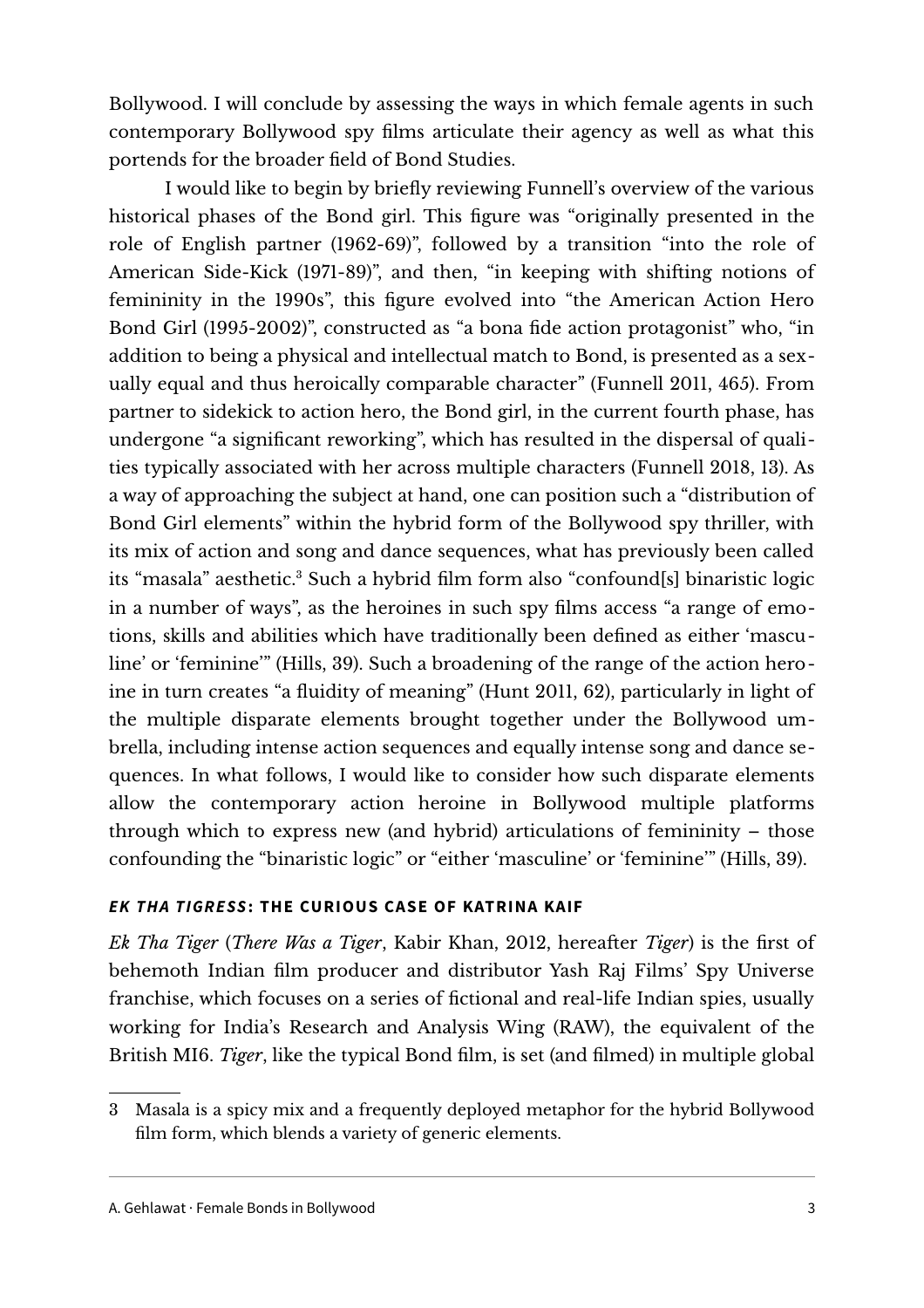locations including India, Turkey, Ireland, Cuba, and Thailand, and was the highest grossing Indian film of  $2012$  (BoxofficeIndia 2012). The film begins with its eponymous protagonist Tiger, a RAW agent played by Bollywood superstar Salman Khan, tracking down and killing a former colleague in Iraq who has defected to Pakistan's Inter-Services Intelligence (ISI) agency, the Pakistani equivalent of RAW. Following this opening sequence, Tiger is sent to Trinity College in Dublin, where he poses as a writer and monitors the Indian professor Anwar Kidwai (Roshan Seth), who is suspected of sharing his nuclear weapons research with Pakistan. It is at Trinity that Tiger meets Zoya (Katrina Kaif), Kidwai's personal assistant, who is also choreographing a theatrical production at the college. Tiger subsequently discovers that Zoya is actually an ISI agent – also sent to monitor Kidwai – and the competing spies decide to join forces, frst attending a UN meeting in Istanbul together before deciding to abscond to Havana, where their respective agencies try to track them down. Following more action, Tiger and Zoya elude their agencies and, at the flm's conclusion, Tiger calls his RAW boss, informing him that he and Zoya will only return when Pakistan and India no longer need ISI and RAW.

With a run time of 133 minutes, *Tiger* includes a number of intense action sequences, as well as a handful of song sequences. In the "Making of" featurette, director Khan repeatedly references Kaif's "physicality", noting that he wrote Zoya's character with the actress in mind (*Tiger* 2012). More than in any of the flm's numerous action sequences, one witnesses an efective, and alternative, display of Kaif's physicality in the item number included in the flm's end credits, entitled "Mashallah" (an Arabic phrase used to express awe at the beauty of someone or something). In addition to being featured during the flm's end credits, this song and dance sequence was released approximately one month prior to the flm's release and became a big hit, subsequently winning the People's Choice Award for Best Song in India in 2012. "Mashallah" conforms to the general logics of both the Bollywood song and dance and the item number more particularly, even as it reflects contemporary shifts in Bollywood regarding song and dance.<sup>[4](#page-3-0)</sup> *Tiger* features three additional songs within the film itself, though only one adheres to generic defnitions of the Bollywood song and dance, featuring lip synching and dancing, mainly by Khan.<sup>5</sup> "Mashallah" is thus the only true "item

<span id="page-3-0"></span><sup>4</sup> As Bollywood films have grown increasingly streamlined over the course of the 21<sup>st</sup> century, one witnesses a subsequent diminution of the role of song and dance within flms and the accordant increase of their positioning within end credits sequences, where they are featured as item numbers. See Gehlawat (2017).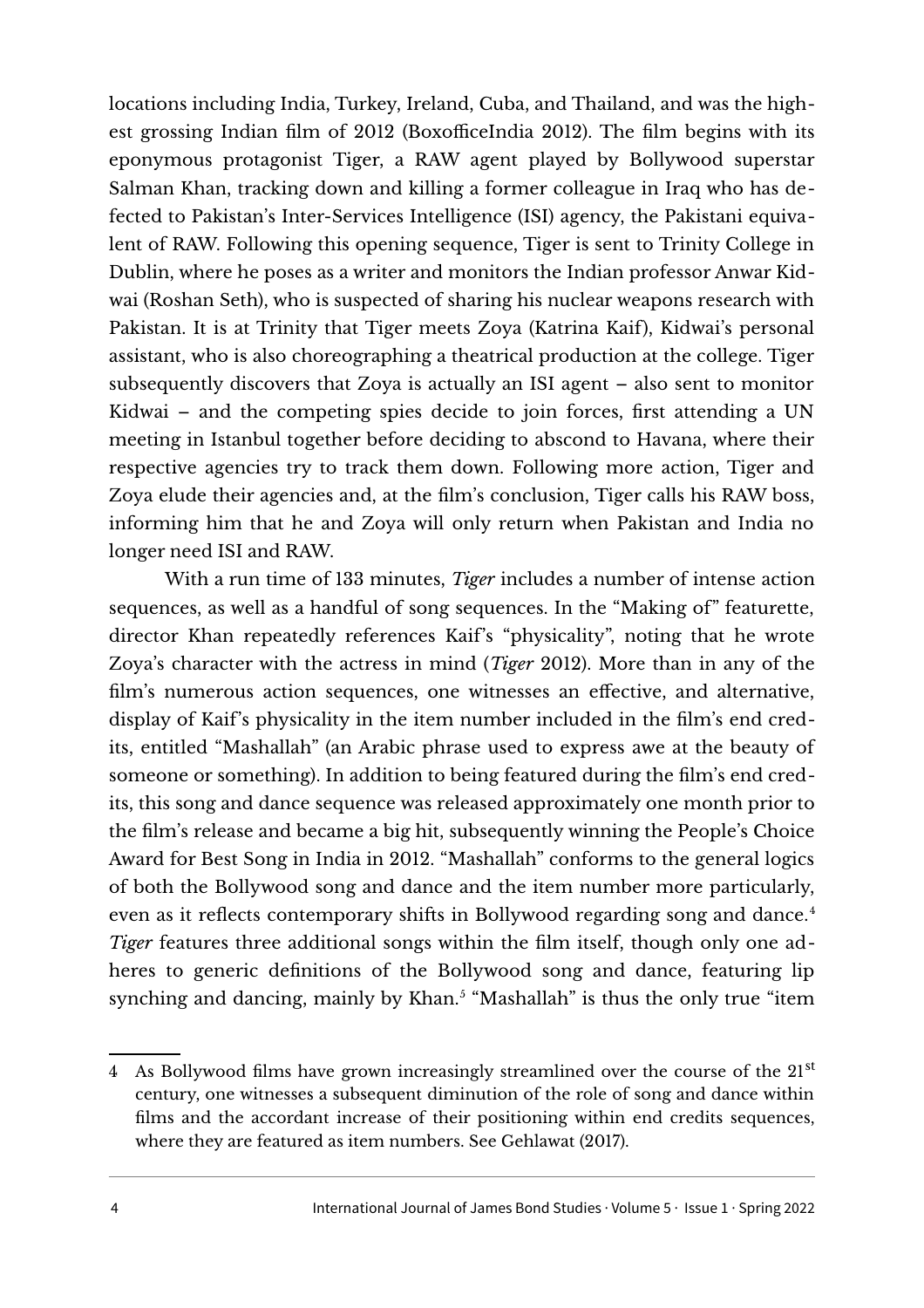song" of the flm (although positioned within the end credits) and is allegedly set in Morocco, a setting unreferenced by the film itself. $6$ 

The "Mashallah" sequence takes place in an unidentifed "Arabic" marketplace and features a signifcant amount of direct address, not just by Kaif but by the majority of the "locals". While the flm's end credits scroll horizontally across the bottom of the frame, we frst see Khan/ Tiger enter the marketplace, his eyes, flmed in extreme close-up, scanning the setting as if searching for someone. Kaif in turn is frst presented via an extreme close-up of her eyes, looking at the camera in direct address. This image – of Kaif watching the approaching Tiger unobserved – recurs through the beginning instrumental portion of the song, then shifs to full-body shots of Kaif and other women, all wearing veils and looking back at Khan or the camera as he and the mobile camera move forward through the semi-covered bazaar.[7](#page-4-1) Khan's eyes, again framed in extreme closeup, track the various veiled female fgures and, as the instrumental music builds, he guesses correctly, reaching out with one hand and pulling the veil of Kaif, a gesture followed by a reverse shot of Kaif gazing in direct address at the camera/Khan. This opening visual exchange between Kaif and Khan is followed by the start of the male playback, to which Khan lip synchs as he dances, accompanied by multiple male background dancers. This is followed by the start of the female playback, to which Kaif lip synchs and dances, accompanied by multiple female background dancers.<sup>[8](#page-4-2)</sup> Kaif and the other female dancers again enact direct address while engaging in "Middle Eastern" moves, including faux belly dance moves. Adhering to another staple of the Bollywood song and dance, Kaif goes through three costume changes in the course of this four-and-a-halfminute sequence, beginning with a black bustier and translucent yellow skirt, and culminating with a white top and skirt. It is while wearing this latter outft

<sup>5</sup> In Bollywood, actors generally do not sing the songs themselves but rather lip synch to their pre-recorded vocalisation, provided by playback singers.

<span id="page-4-0"></span><sup>6</sup> Though made to appear as if it were shot in a Moroccan setting, this sequence was actually flmed on a constructed set on the outskirts of Bombay ("Making of Mashallah" featurette).

<span id="page-4-1"></span><sup>7</sup> As in conventional Hollywood flm editing, the male point of view (POV) is confated here with that of the camera, thus reaction shots (e.g., by Kaif and the other veiled women) are simultaneously addressed to the viewer and to Khan, with whose POV the camera/viewer has become confated. See Mulvey (1975) for more regarding the specifcally gendered nature of such cinematic interpolation.

<span id="page-4-2"></span><sup>8</sup> It is worth noting the gendered division of the choreography at the outset of the song and dance, pitting Tiger and the male dancers "against" Kaif and the female dancers, who occupy separate frames.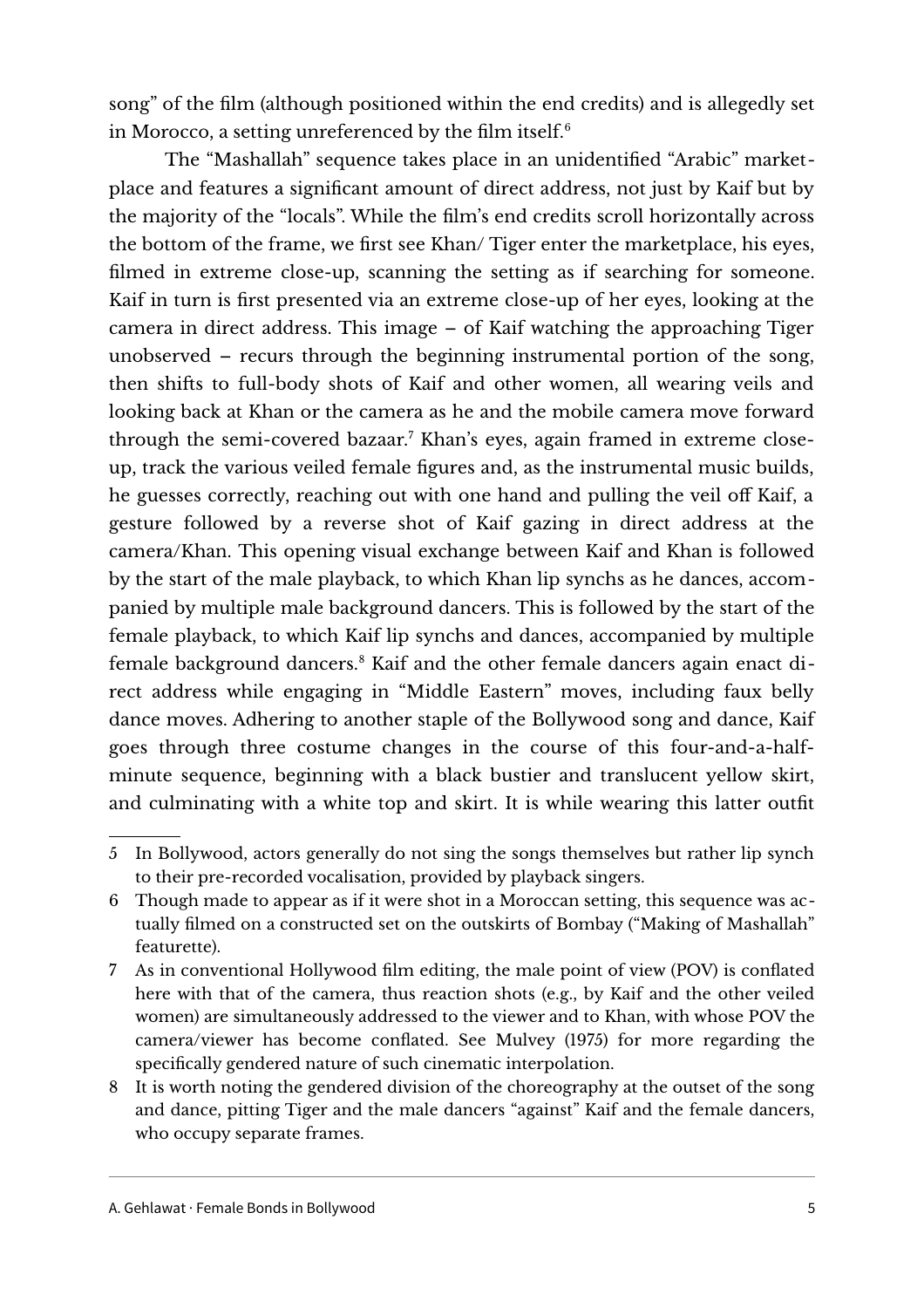that she performs what she calls her "little Moroccan move" ("Making of Mashallah"). The dance choreographer, Vaibhavi Merchant, characterises this move as "very difficult" to perform, entailing "tak[ing] your entire body weight and then go[ing] against that body weight and do[ing] a move" (ibid.). Here we see an (alternative) instance of what director Khan described as "Kaif's physicality"; in this case, learning and employing intricate bodily techniques required to execute not a villain but an extremely difficult dance move necessitating "muscle memory" (ibid.). It may very well be for such reasons that Kaif is described as "set[ting] new standards" with her song and dance performances (ibid.). While the sequence is essentially detached from the flm, it can also be seen as reiterating, albeit in highly abstract ways, several of the key themes of the flm (e.g., pursuit, detection, mystery). Simultaneously, however, the sequence can be seen as deploying various Orientalist motifs in its iteration of such themes – the opening sequence featuring the veiled Kaif being unveiled by Khan brings to mind Fanon's (1965) description of the gendered colonial encounter – and, in some ways, thus aligns this end credits song with several recurring motifs featured in the opening titles sequences of Bond flms. The "reciprocity" provided via Kaif's frequent direct addresses throughout this sequence, however, coupled with her execution of difcult and impressive bodily movements, does challenge such an Orientalising logic, to some extent. In order to more fully appreciate how such a deviation is achieved, let us briefy review the opening titles sequence of the Bond flm.

## **FROM OPENING CREDITS TO END CREDITS**

The opening credits sequences of Bond flms, which immediately follow a brief opening action sequence, are notorious for their blatant displays of female bodies. In her analysis of such sequences, Sabine Planka argues that the "(semi-)nude female body is served up as an appetizer to a presumed male audience in order to peak [*sic*] their interest in the forthcoming flm" (2015, 139). Planka goes on to provide an overview of opening credits typologies, distinguishing between "1. Title Sequences that have No Direct Connection to the Diegetic Space"; "2. Title Sequences with a Connection to the Diegetic Space"; and "3. Interaction between Credits/Titles and Actors or Crew Members" (ibid., 140). She locates the opening credits sequences of Bond flms in the frst of these categories, claiming that their "sole function is to attract and hold the attention of the assumed male spectator" (ibid., 142). Planka further notes the objectifcation, fragmentation, and de-individualisation of women in the opening credits sequences of Bond flms, as well as their subsequent dehumanisation (ibid., 142-143). Such efects are achieved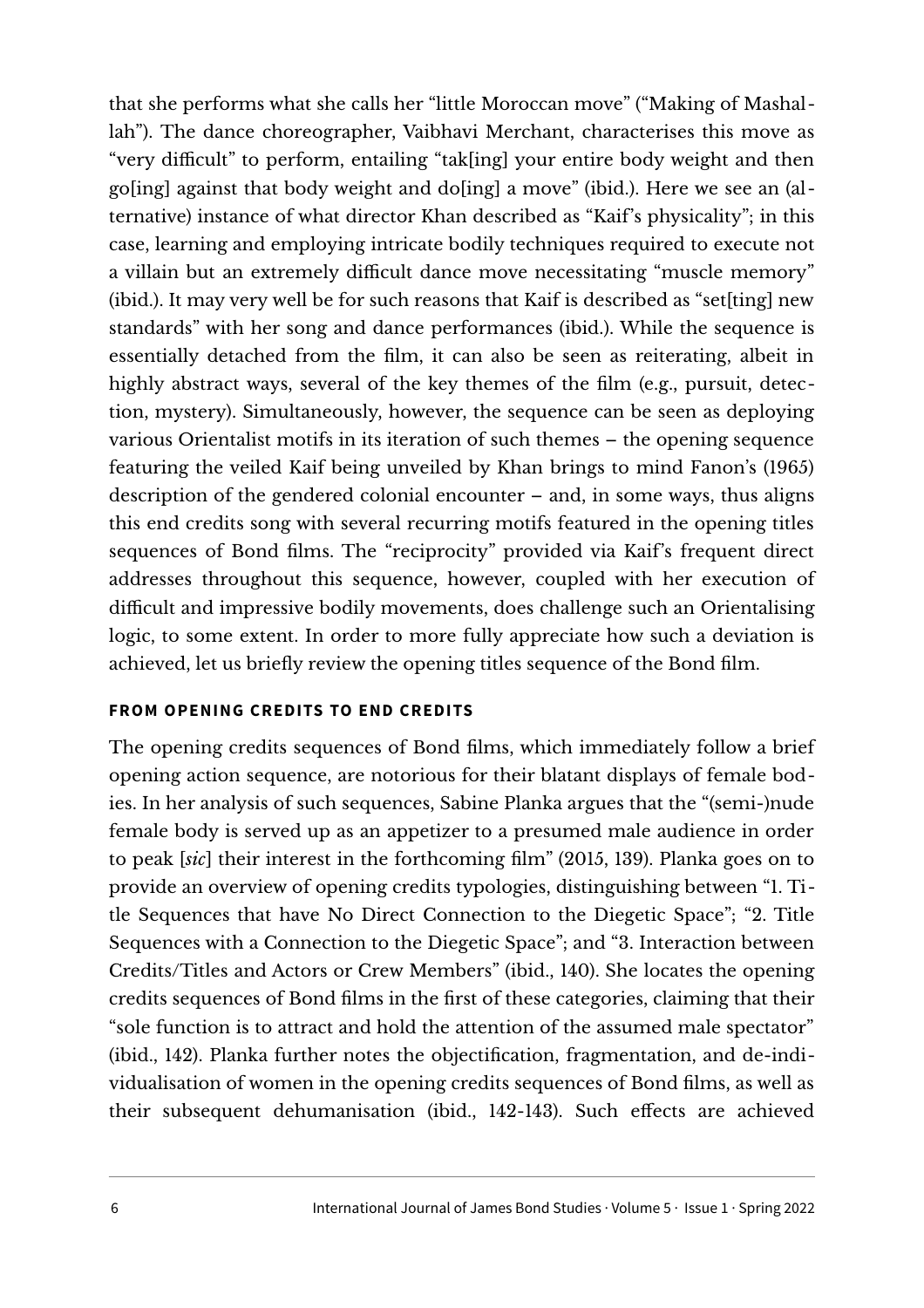through the frequent use of silhouettes which "show no individual features" yet "emphasize the feminine contours of the body" (ibid., 143, 141).

The opening credits sequence from *A View to a Kill* (John Glen, 1985) provides a good instance of such dynamics. Though the sequence begins with a close-up of a woman's face gazing at the camera in direct address, the woman and the camera immediately tilt their respective gazes downward, as the woman unzips her top to reveal her cleavage, within which the opening credits are literally interspersed. Here we see how the woman is immediately fragmented into discrete body parts – her breasts, in this case – as well as how her body is assigned a palimpsestic function in this sequence, becoming the de-individualised surface upon which the flm's title credits are superimposed – a form of branding, as it were. The rest of this opening three-minute sequence offers multiple variations on the same themes, featuring anonymised women in black lighting with strategically placed fecks of paint semi-covering (and semi-illuminating) fragments of their bodies as they dance languidly, resembling the model/man-nequins of a Robert Palmer video.<sup>[9](#page-6-0)</sup> None of these women is individualised the way Kaif is in "Mashallah" (following her "unveiling"), nor is their dance vocabulary anywhere near as complex or forceful as Kaif's. Furthermore, moments of direct address, in which "the woman knowingly looks at the camera – the audience – and thus exposes the viewer's voyeurism", are "exceedingly rare" in the Bond sequences (Horak 2020, 259). In comparison, it is not only worth noting Kaif's frequent direct addresses to the camera but also when they take place, namely, following each nimbly performed erotic movement or, indeed, per her "little Moroccan move", while she is performing it. In other words, the viewer is immediately confounded by Kaif's look – a return gaze of sorts, challenging the implied (male) viewer ("Can you do this? Aren't you impressed?") – while, in the Bond sequence, the direct address precedes the disembodied shot of breasts which, in turn, is unaccompanied by a subsequent look; the viewer, in other words, is let off the hook, i.e., free to gaze without reproach.

The subsequent opening titles sequence for *Licence to Kill* (John Glen, 1989, hereafer *Licence*) provides another interesting point of distinction between the Bond opening credits and the Bollywood end credits, namely, in its use of the female voice. Anna Piotrowska claims that Bond title songs, particularly those performed by female singers, introduce a "feminine quality" which "can be in-

<span id="page-6-0"></span><sup>9</sup> Interestingly, Palmer's videos for "I Didn't Mean to Turn You On" and "Simply Irresistible", both of which feature an array of models blankly moving in unison in the background as they mime playing their instruments, were released in the following years (1986, 1988).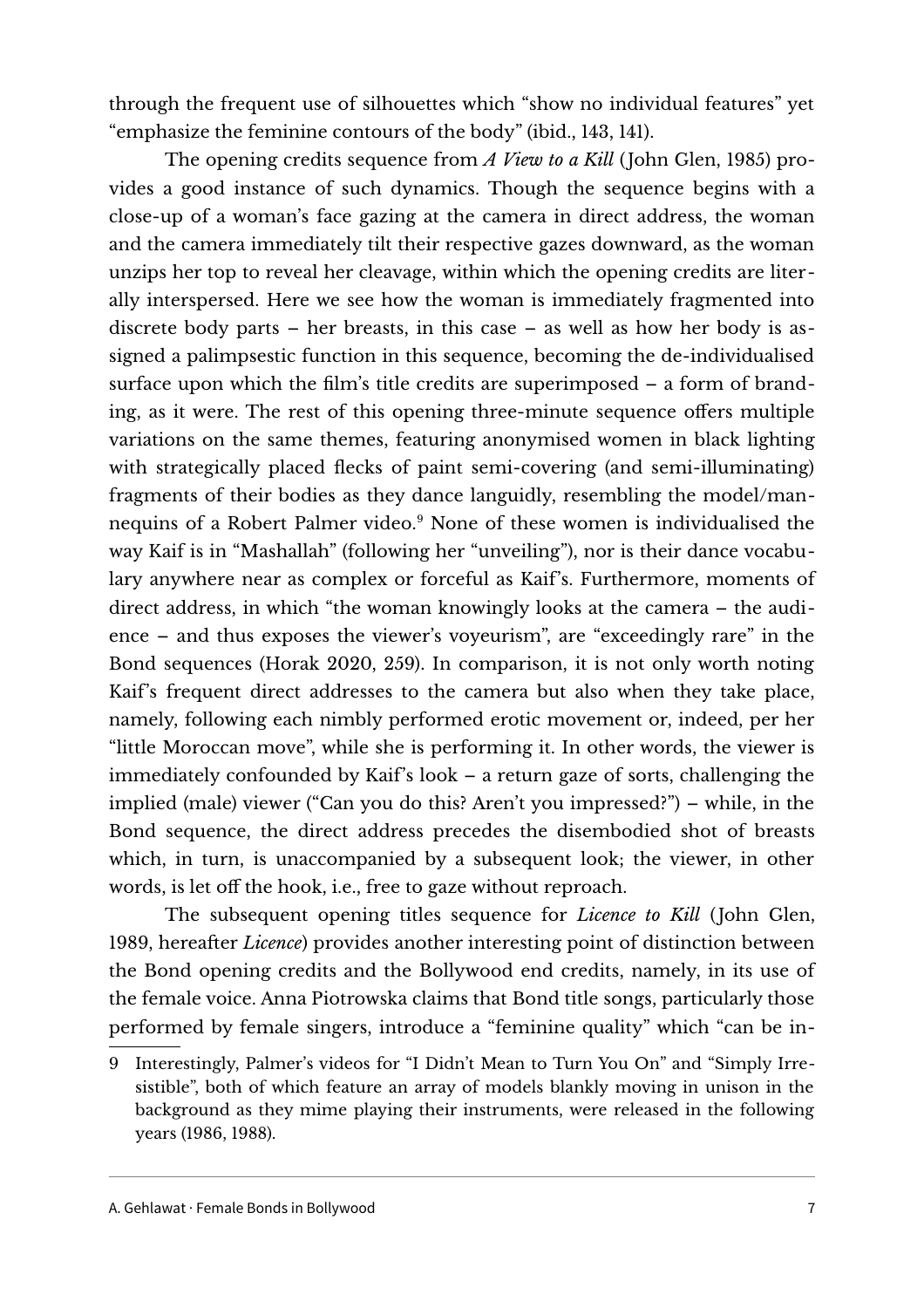terpreted as aural compensation for the insufficient portrayal of women on screen" (2015, 167). Furthermore, "the fragile balance between men and women is negotiated, in part" by this aural "feminine quality" emerging from the title song (ibid., 175). The title song for *Licence* is powerfully performed by African-American singer Gladys Knight. However, unlike Sheena Easton performing the title song onscreen in *For Your Eyes Only* (John Glen, 1981), Knight's image remains absent from *Licence*'s opening sequence, with her voice paired instead with the typical, anonymised silhouettes and blurred images of "(semi-) nude" female bodies (Planka, 139).<sup>[10](#page-7-0)</sup> The "feminine quality" introduced by Knight's sultry, deeppitched voice is thus arguably countermanded, rather than enhanced, by what Horak describes as the "obsessively repeating motifs" (250) of such opening credits sequences, which work to tip the balance Piotrowska describes frmly in the direction of Bond – a dynamic which Planka in turn describes as "superfcial empowerment and inevitable subordination" (144). In "Mashallah", on the other hand, Kaif lip synchs to Shreya Ghoshal's husky voice, while performing intri-cately choreographed moves and maintaining direct address.<sup>[11](#page-7-1)</sup> Such a combination – sonorous female playback matched with assertive physicality and direct address – arguably counters the "recipe of classical cinema" (or the recipe of the Bond opening titles sequence, in this instance) and turns the woman (Kaif in this case) "into the person that looks" and, via playback, "speaks back" to the male gaze (Mulvey 1975; Nijhawan 2009, 107). All of these elements allow the Bollywood action heroine/female sidekick to reassert herself in a manner that distinguishes her broader skill set and, to invoke Piotrowska, compensates for her "insufficient portrayal" within the film narrative.

A fnal element relevant to our understanding of how such end credits sequences function in Bollywood, and how they difer from the opening credits of Bond flms, is the pacing and related cinematography of these sequences, as well as their relationship to the larger flm. Whatever dancing there is in the opening credits sequences of Bond flms is generally slow-paced, with the camera similarly "caress [ing] body parts with slow moving pans" (Horak, 259); this may be one reason Kristin Hunt compares these sequences to "strip shows" (68). In comparing the languid pace of these opening title sequences to the frenetic movements of both Kaif and the camera in "Mashallah", the viewer is literally disallowed the type of "erotic contemplation" provided by the "abstract images of

<span id="page-7-0"></span><sup>10</sup> Easton was the frst title song artist to appear onscreen during the opening titles sequence.

<span id="page-7-1"></span><sup>11</sup> Ghoshal notes that she does not usually sing in such a low (pitched) voice but that "Mashallah" provided her with the chance to do so ("Making of Mashallah").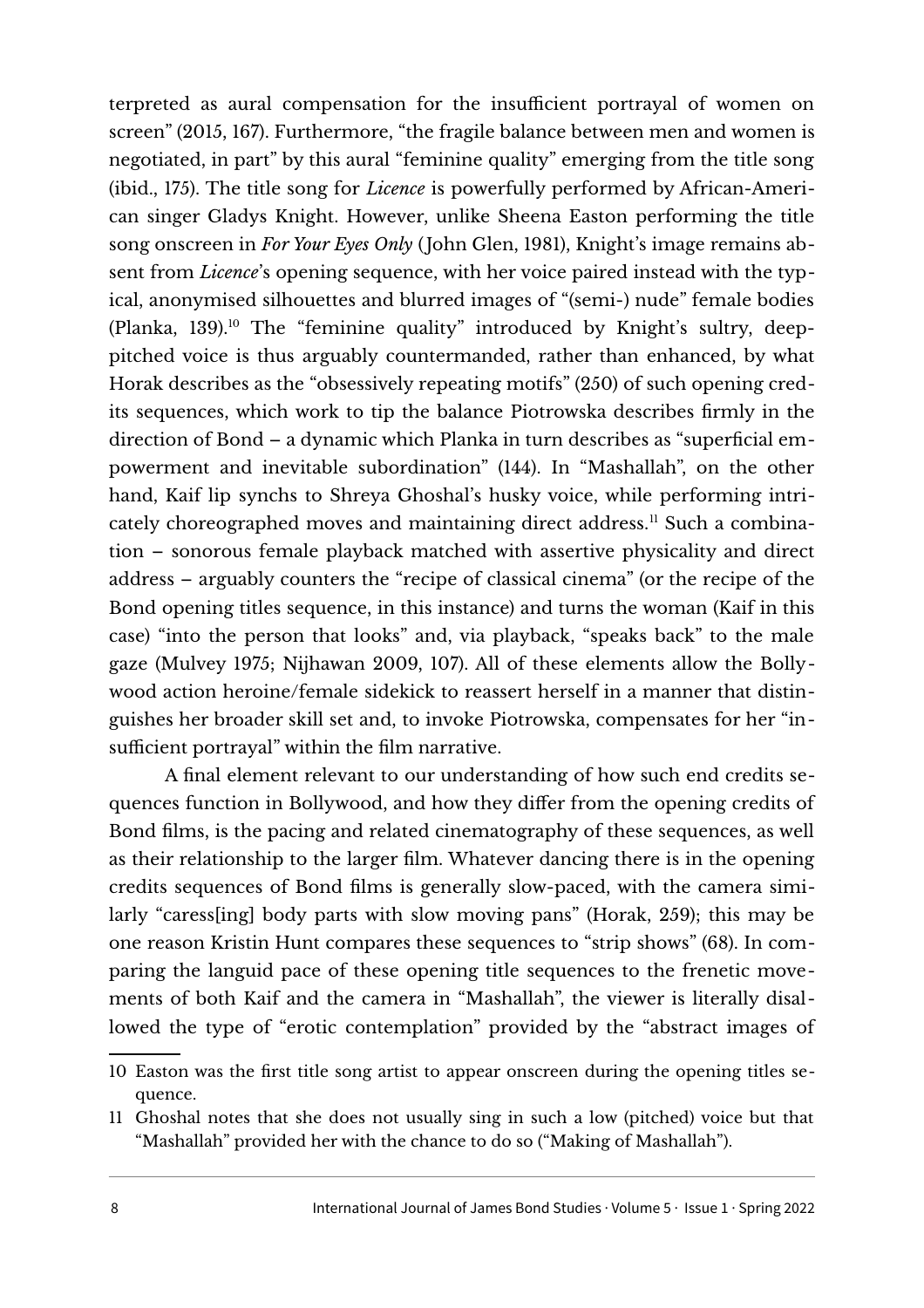happily sensual women who blithely display themselves for the camera" in the Bond titles (Hunt,  $65$ ); instead, one's gaze is frequently assaulted by the cinematic, choreographic, and sonic energies which are arguably less on "display" and more actively performed.[12](#page-8-0) Furthermore, while the Bond opening credits sequences feature anonymous, de-individualised women who never reappear within the flm itself, the Bollywood end credits sequence features a return of (or, another turn by) the flm's female protagonist who engages in a diferent mode of (arduous, sensuous) physicality in these sequences. And because it is the same performer performing these disparate forms of physicality – action moves within the flm, dance moves within the end credits item number – such bifurcation paradoxically allows for a new synthesis to emerge. This not only confounds the "binaristic logic" of "skills and abilities which have traditionally been defned as either 'masculine' or 'feminine'" (Hills, 39) but, in the process, creates a "fluidity of meaning" that offers viewers multiple ways to read both the movie and, even more particularly, Kaif's multifaceted performance (Hunt, 62).

To return to Planka's culinary metaphor for the opening titles sequence in Bond flms, and to her typology of title sequences, one could say that the end credits item number such as "Mashallah" in the Bollywood spy thriller functions as a digestif yet also serves as an "appetizer" in its function as a pre-release promotional item. Similarly, the end credits sequence featuring the action heroine as item girl arguably does and does not have a "direct connection" to the flm diegesis (Planka, 140). In some ways, one could even liken such a moment to what Noel Carroll calls "amplifcation", in which cinematic innovations are devised by "synthesizing familiar schemas in fresh ways" (qtd. in Bordwell 1997, 153-154). To invoke Monica Germaná, one can ask whether the Bollywood action heroine/item girl such as Kaif can "twist the known paradigm" of both the item number and the spy thriller through such juxtaposition of roles and performances (2019, 201). Related to this question are the ensuing shifs the Bollywood form has taken in the  $21^{st}$  century, nowhere more vividly on display than in the "uneasy harmony" between the dynamics of the action flm and its end credits item number (Hunt, 68).13 Do such latter sequences allow for "the subversive potential" of the dancing female spy to emerge, even as they remain "tightly con-

<span id="page-8-0"></span><sup>12</sup> At just over four-and-a-half minutes in length, "Mashallah" contains over 200 cuts, i.e., roughly a cut per second. This fast-paced editing is further enhanced by the song's quick tempo, particularly compared to the title songs of Bond flms, the last three of which, incidentally, have featured slower and more sombre songs and, relatedly, not much dancing. See *Skyfall* (Sam Mendes, 2012), *Spectre* (Sam Mendes, 2015), and *No Time to Die* (Cary Joji Fukunaga, 2021).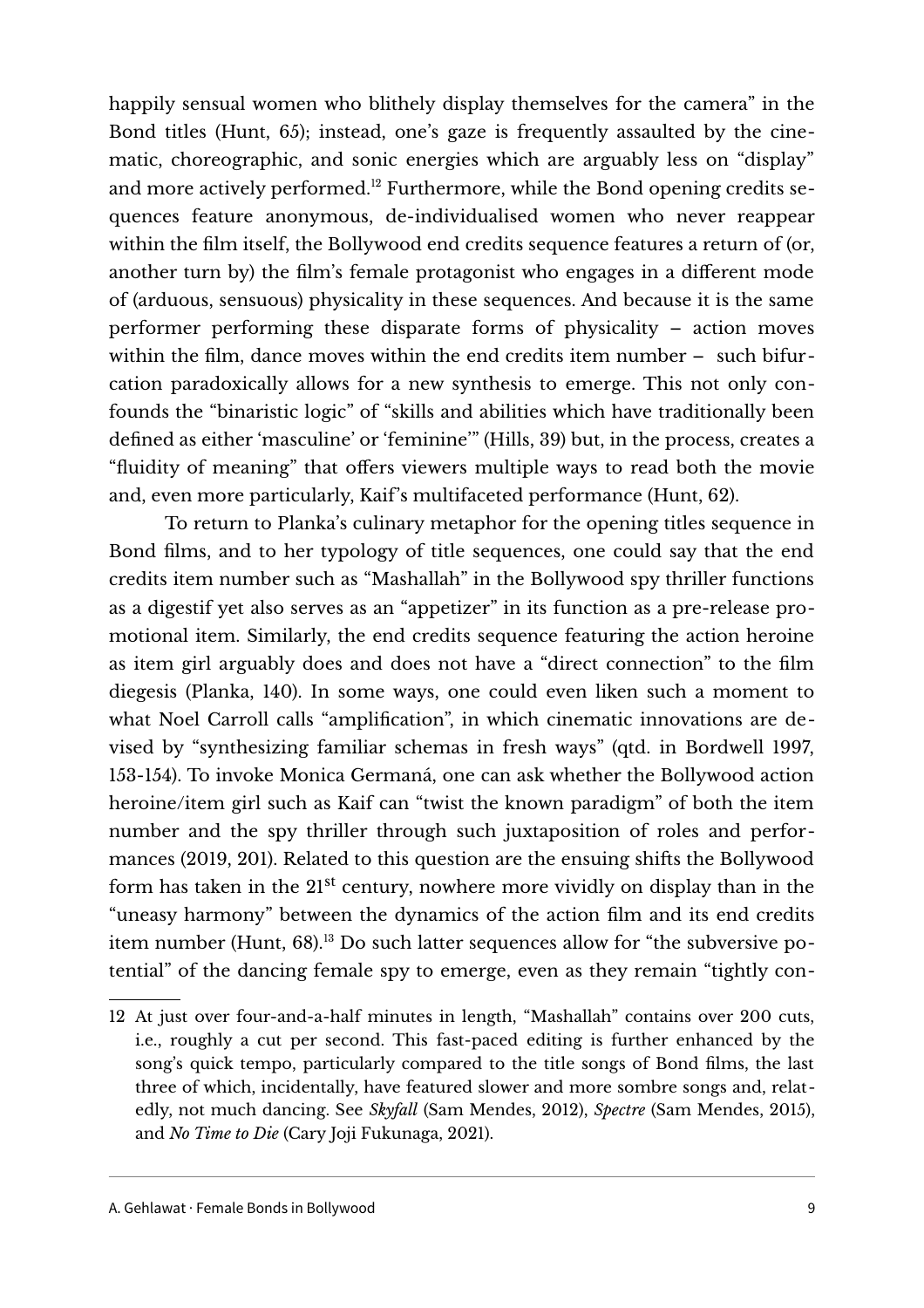tained" (Hunt, 62)? In order to address this issue, we must frst examine the subsequent spy thrillers Kaif has made in Bollywood, along with the arguably less "Bollywood" spy flms of Pannu and Bhatt.

## **THE SPECTRAL PRESENCE OF BOLLYWOOD AND BOND**

Kaif appeared in three additional spy thrillers in the fve years following *Tiger*: *Bang Bang* (Siddharth Anand, 2014), *Phantom* (Kabir Khan, 2015), and *Tiger Zinda Hai* (*Tiger is Alive*, Ali Abbas Zafar, 2017, hereafer *Tiger Zinda*). Each flm builds on her role in *Tiger*, if not overtly then obliquely. The frst of these follow-up films, *Bang Bang*, is an official remake of the Hollywood action film *Knight and Day* (James Mangold, 2010) and went on to become the highest grossing flm in India in 2014. As in the original Hollywood version, Kaif's character, Harleen Sahni, a naïve bank clerk in Shimla, gets inadvertently caught up in the affairs of a globetrotting spy posing as a jewel thief, played by Bollywood superstar Hrithik Roshan. Kaif's character here loosely references the civilian cover role she assumes in the frst half of *Tiger*, and viewers may very well have speculated whether her character would similarly emerge as a secret agent in the second half. Although Roshan's character does refer to her as "Agent 000" at one point, Kaif remains a naïve bank clerk – though it is she who eventually saves Roshan towards the end of the flm. As with *Tiger*, *Bang Bang* includes a mixture of intense action sequences and, following its conclusion, a big budget item number, "Bang Bang", featuring Kaif and Roshan, who is also known for his dancing prowess. Whereas "Mashallah" arguably invokes and reprises key themes from *Tiger* (e.g., pursuit, mystery), "Bang Bang" is more purely an item number, i.e., one devoid of any specifc connection to the flm or its themes and included, in large part, to showcase the dancing skills of its lead duo.<sup>[14](#page-9-0)</sup>

Kaif's subsequent spy thriller, *Phantom*, again directed by Kabir Khan, features the actress appearing once more as a civilian asset to an Indian RAW agent, here played by Saif Ali Khan, bent on capturing the terrorists responsible for the attacks on Bombay in November 2008 (also known as the 26/11 attacks). Though she initially claims to be a civilian "security advisor", it is eventually revealed that

<span id="page-9-0"></span>14 As with "Mashallah", the "Bang Bang" music video was released prior to the flm as a promotional item.

<sup>13</sup> Director Khan noted that *Tiger* is "a very fast-paced thriller though it's a love story, it's been cut like a thriller, it moves like a thriller, so it was very difficult for us to try and include a song into the narrative [*sic*] because we just felt that it would slow down the proceeding. But at the same time for a, you know, a big ticket flm with Salman Khan and Katrina Kaif, you have to have that one big song and dance extravaganza" ("Making of Mashallah").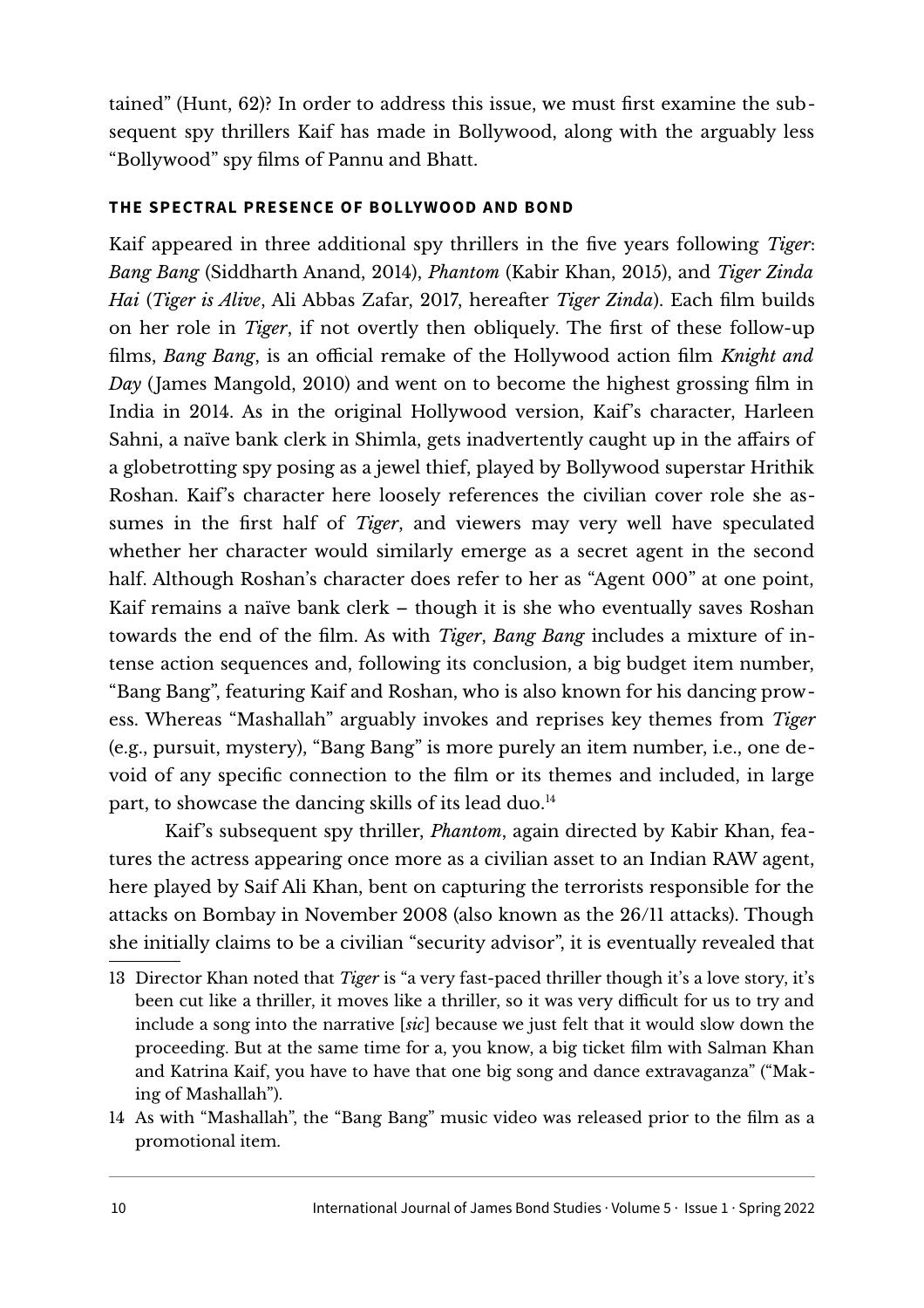Kaif's character Nawaz Mistry is in fact a RAW agent as well. The flm is based on S. Hussain Zaidi's book *Mumbai Avengers* (2015), and includes no song and dance sequences, neither within the film nor in the end credits.<sup>[15](#page-10-0)</sup> Director Khan again noted Kaif's "physicality" being well-suited for this role, though here such "physicality" is primarily on display in the flm's numerous action sequences, as Kaif and Khan travel around the world in pursuit of the terrorists ("Making of *Phantom*"). Along with eschewing song and dance, *Phantom*'s overall look is decidedly less sanguine. Along with the omission of any songs, one sees the lack of the typical glamorous look for the lead duo in the flm's promotional imagery, particularly when compared to the previous year's *Bang Bang* poster. In a related vein, Kaif's appearance as Mistry in *Phantom* deviates from the initial description of her character (named "Laila Borges") in Zaidi's book, where she is described in the following Flemingesque manner:

The other person was a woman who they knew was in her late thirties but looked considerably younger. She was wearing a dark grey pencil skirt that accentuated her curves and showed off her shapely legs, and the white shirt she wore ft her snugly, its top two buttons open to reveal a little more cleavage than was necessary. (Zaidi 2015, 51)

In her frst appearance in the flm, Kaif's character wears an outft that neither "accentuate[s] her curves" nor "reveals a little more cleavage than was necessary" (ibid.); rather, she dresses demurely, both in her initial appearance in London and throughout the duration of the flm. Such deviations, both in the flm's and Kaif's appearance, signal *Phantom*'s distance from typical Bollywood fare like *Tiger* and *Bang Bang*, both of which include song and dance sequences in their end credits and feature Kaif sporting a more glamorous look and couture. These departures simultaneously signal *Phantom*'s deeper investment in a realist aesthetic and the concomitant inability of such an aesthetic to accommodate the Bollywood form and its related *accoutrements*. [16](#page-10-1)

The sequel to *Tiger*, *Tiger Zinda* is the second flm of the YRF Spy Universe series and, like its predecessor, was a box office success, also winning the Filmfare Award for Best Action in 2017. Following Tiger and Zoya's decision to jointly ab-

<span id="page-10-0"></span><sup>15</sup> One song, "Afghan Jalebi", merely plays on the soundtrack and is enfolded within the film's plot, simply serving as a background score to the film action.

<span id="page-10-1"></span><sup>16</sup> In another deviation from the typical happy ending of Bollywood flms, *Phantom*'s lead spy, played by Saif Ali Khan, dies at the end, afer being shot and falling into the Arabian Sea, where he is unable to grasp Mistry's outstretched hand.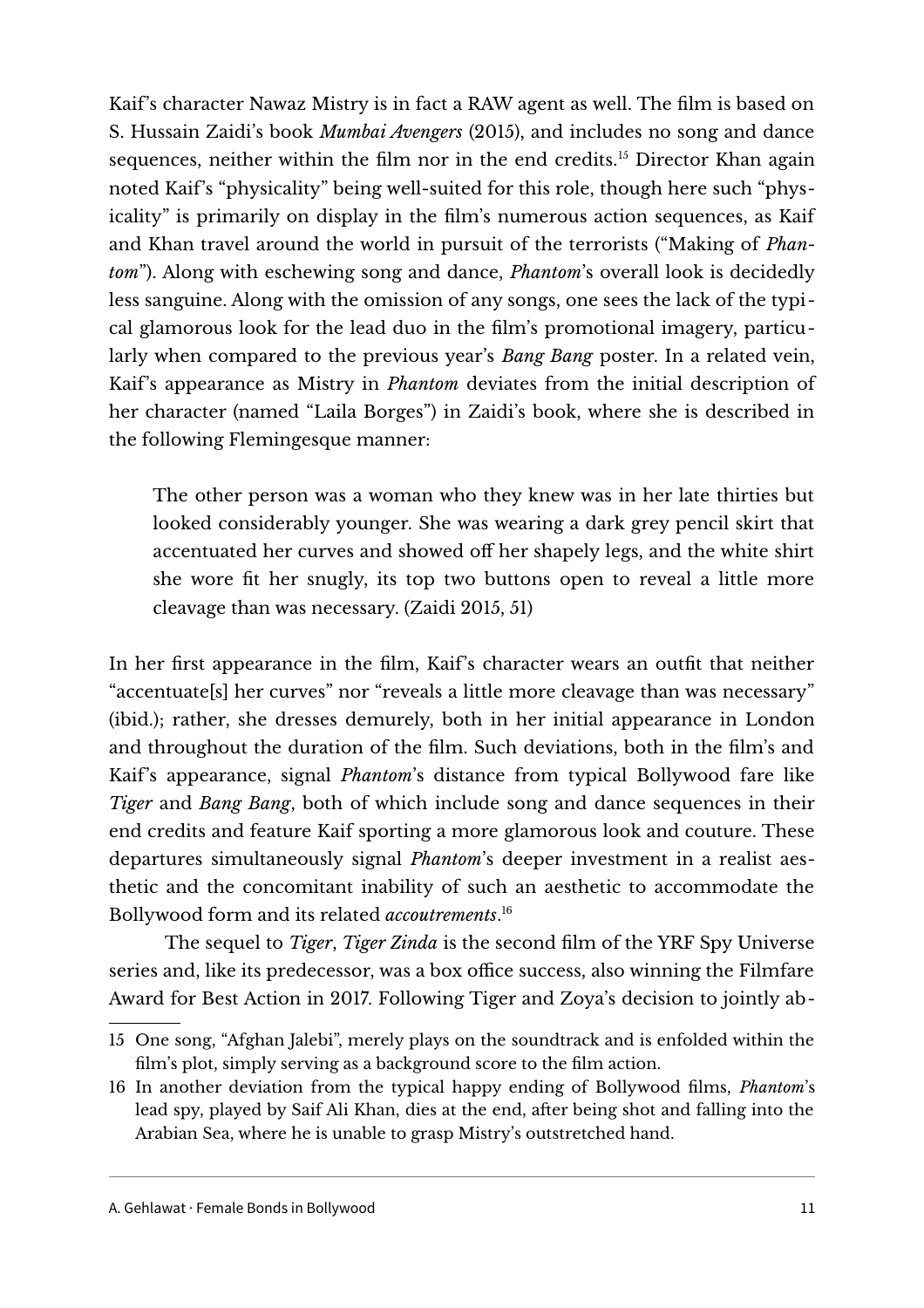scond from their respective intelligence agencies (RAW and ISI) at the end of the frst flm, the sequel begins with them living in an isolated cottage in a snowy, mountainous setting with their son, Junior. Tiger is soon called back to duty to rescue a group of 25 Indian nurses being held hostage by a terrorist group in Iraq; although there are also 15 Pakistani nurses being held hostage, the Indian government claims its mission is only to save the Indian nurses. Tiger assembles his team but Zoya is left out – or rather, left at home with Junior. Or so one surmises. Such a move, coupled with the sequel's opening premise of conjugal bliss for the former spies, seems to indicate a tendency Funnell has previously identifed, in which "the heroic profciency of the Bond Girl is (partially) undermined [...] by the heterosexual romantic conquest mandated" (2018, 16). Zoya has indeed been "transformed into wi[fe] and/or mother fgure" at the start of *Tiger Zinda*, thus demonstrating perhaps that patriarchy is also *zinda* (alive) (Purse 2011, 188). Yet, just as the viewer begins to believe that this is indeed the case, Zoya emerges onscreen unannounced, approximately 30 minutes into the narrative, and just in the nick of time to save Tiger and his team. Such episodic appearances by the erstwhile female agent recur intermittently through the flm – approximately every 20 to 30 minutes, Zoya reemerges to save Tiger – yet each reemergence is, in turn, followed by her subsequent disappearance. In other words, though she nominally takes part in the flm' action sequences, and technically saves Tiger from danger on a number of occasions, Zoya's character is neither consistently nor substantially developed in this sequel. Though Tiger and Zoya, as agents of RAW and ISI, again join forces to fght a common enemy, her character and onscreen presence remain secondary to that of the male agent.

Nevertheless, as in the frst *Tiger*, Kaif reemerges in the flm's end credits item number, entitled "Swag se Swagat" ("Welcome with Style"). As in "Mashallah", Kaif dominates this item number (Salman Khan being nowhere near as good a dancer as Hrithik Roshan), performing a series of intricate and audacious dance moves while again going through numerous costume changes and consistently engaging in winking direct address. These knowing glances – which, as Horak has previously noted, are "exceedingly rare" in the Bond title sequences  $(259)$  – directly address the camera's gaze and, coming as they do after each of Kaif's provocative costume changes, "expose the viewer's voyeurism" (ibid.), as in "Mashallah". Despite, or perhaps due to, such winking acknowledgment, coupled with Kaif's nimble and sexy moves to the catchy tune, "Swag se Swagat" has been viewed more than 900 million times on YouTube, arguably supplanting the pop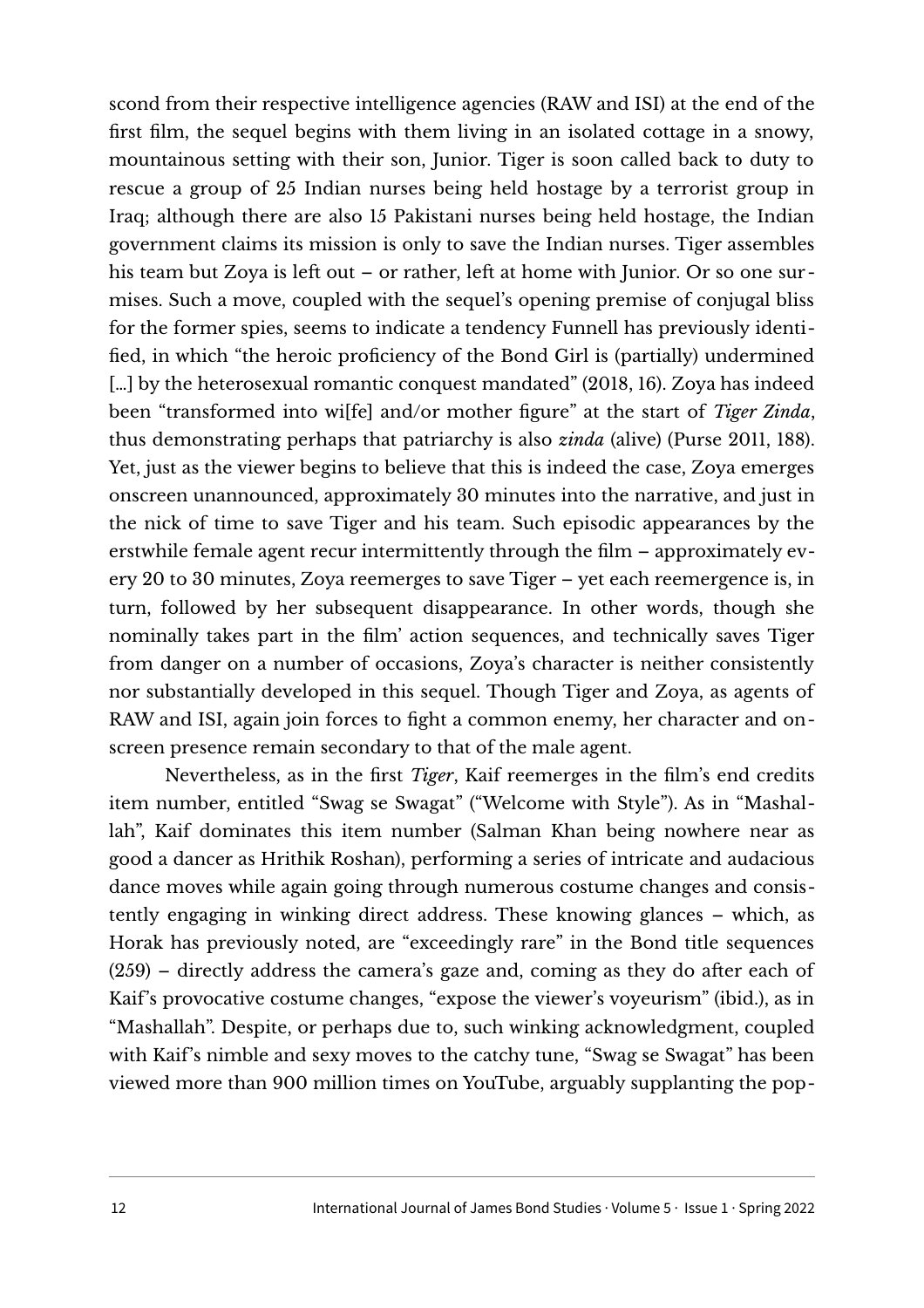ularity of the film itself.<sup>[17](#page-12-0)</sup> Though Zoya helps to save the 15 Pakistani nurses being held hostage within the flm proper, her performance in the end credits is arguably more memorable. In other words, Kaif's (dual) performances in *Tiger Zinda* illuminate "the blurred boundary between 'item girls' and flm actors" (Kumar 2017, 340), even as they again allow a performer like Kaif to showcase skills not conventionally (or, perhaps more precisely, not Eurocentrically) considered part of an actor's toolkit, particularly in a spy thriller. Yet the question of how such items, with their attendant "feminine qualities", are ultimately "packaged", and whether they amplify or undercut the female agent's performance within the flm proper, remain salient, particularly in an industry in which song and dance arguably still play an outsized role.

## *NAAM SHABANA* **AND THE NIRBHAYA EFFECT**

Such questions become all the more pertinent when turning to the next Indian spy thriller featuring a female agent, *Naam Shabana* (*Name Shabana*, Shivam Nair, 2017, hereafer *Shabana*), which was released the same year as *Tiger Zinda*. *Shabana* is actually a "prequel/ sequel" to *Baby* (Neeraj Pandey, 2015), an action thriller whose plot, like *Phantom*'s, is centered around capturing the purported culprits behind the 26/11 attacks in Bombay. Taapsee Pannu is featured as one of Agent Ajay Singh Rajput (Akshay Kumar)'s team, employed as a "honeytrap" to ensnare one of the terrorists. Though her appearance in the flm is essentially limited to a 20-minute action sequence, it is a particularly intense sequence, as the director notes in the "Making of" featurette. Pandey claims they wanted someone "who's very vulnerable, and that she looks vulnerable", even though, as he goes on to note, Pannu's character, Shabana, is obviously not, despite superfcial appearances. Indeed, according to the director, Pannu "trained very hard", for approximately a month, to prepare for the brief role. Pannu explains that she was given a trainer by Akshay Kumar (himself trained in martial arts), who trained her in Krav Maga, a military self-defense and fghting system developed by the Israeli Defense Forces and derived from a combination of boxing, wrestling, judo, aikido, and karate ("*Baby*: The Making"). Her subsequent description of this combat training experience – "I had to, like, break myself and build myself simultaneously" (ibid.) – calls to mind Hills' observation concerning the (Western) action heroine, namely, that such a fgure "'reassembles' her body" (48).

<span id="page-12-0"></span><sup>17</sup> Here we see both how "flms may be unable to contain the 'item songs'" (Kumar 2017, 341) and how such a sequence can function as a metalepsis, "fll[ing] in for the larger work in many ways" (Gehlawat 2017, 213).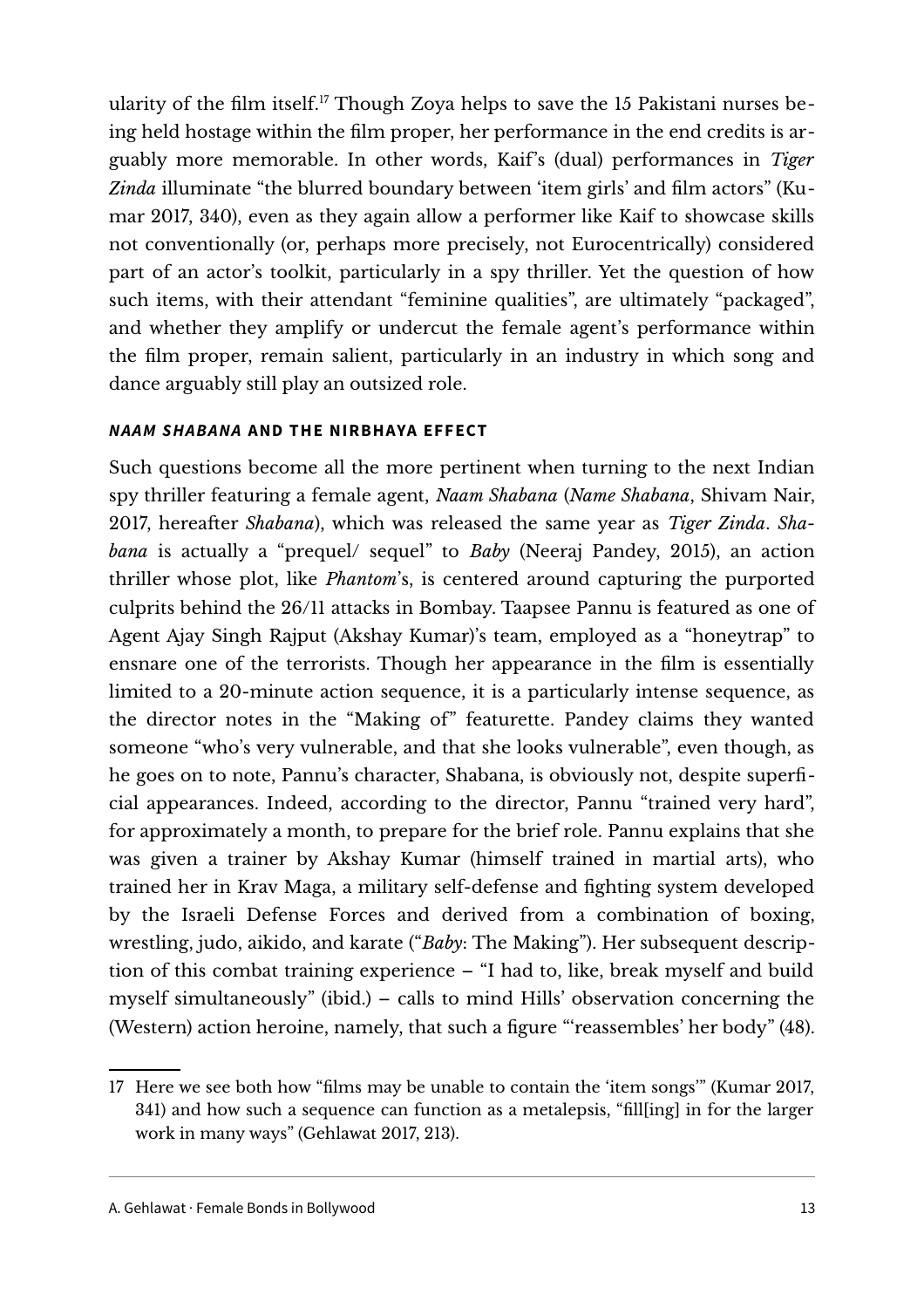Here we see an interesting counterpart to the training Kaif received for *Tiger*'s "Mashallah" sequence; while Kaif was trained for dance and Pannu for combat, both women are provided "the means of creating a new body", and Pannu's ensuing "re-assemblage" arguably "transgresses the hierarchical divisions and limitations posed by the gender system" (ibid., 45). Thus, we see how Pannu engages in a diferent form of cine-choreography, one arguably less informed by a feminine quality, but which is, precisely for this reason, more efective in helping her succeed in her mission. As per the director's comments, Shabana's casting as the "honeytrap" is paradoxically contingent upon her perceived vulnerability as a woman.

While Pannu's training is included in the "Making of" featurette, it is not included within *Baby* itself, where her presence is limited to the resulting 20 minute action sequence. Yet due to the positive feedback her performance generated, the subsequent "prequel", *Shabana*, was released two years later, providing the backstory for her character; that is, how Shabana Khan became an agent. This is something, as Klaus Dodds has observed, that is generally not included in Bond flms.[18](#page-13-0) Even prior to witnessing her training and ensuing transformation into a secret agent, however, we see what leads to Shabana's recruitment in the frst place, and, in turn, what motivates her to develop her subsequent combat skills. If ongoing tensions between India and Pakistan inform the *Tiger* flms and *Phantom*, one of the key Ur-texts informing *Shabana* is the violent 2012 Nirbhaya rape case which took place in the Indian capital of New Delhi.[19](#page-13-1) Sangita Gopal describes a number of flms that were released following this event which, while not making any direct reference to it, are shaped by what she calls "the Nirbhaya efect" (2021, 43). *Shabana* follows this pattern, introducing us to its eponymous female protagonist early on, when she is attending college in Bombay while also training in Kudo, a mixed martial arts form. One evening, when she and a male friend, Jai, are returning home on Jai's scooter, a group of men in a passing jeep begin bothering them, making lewd comments about Shabana and questioning Jai's manhood. Shabana, whom we have already seen is unafraid to stand up for

<span id="page-13-1"></span>19 "Nirbhaya", which means "fearless" in Hindi, was the name given by the Indian press to Jyoti Singh Pandey who, on the evening of 12 December 2012, was returning home with a male friend on a bus when they were brutally beaten and Pandey was gangraped by the five assailants and penetrated with an iron rod before being thrown, along with her male friend, onto the street. Pandey died a few days later. As Sangita Gopal notes, news of the incident "spread like wildfre and […] provoked large-scale and nationwide protests and demonstrations" (2021, 43).

<span id="page-13-0"></span><sup>18</sup> "The audience", Dodds notes, "is never shown Moneypenny [Naomie Harris]'s training or the institutional testing/confrmation of her skill set" (qtd. in Funnell 2018, 17).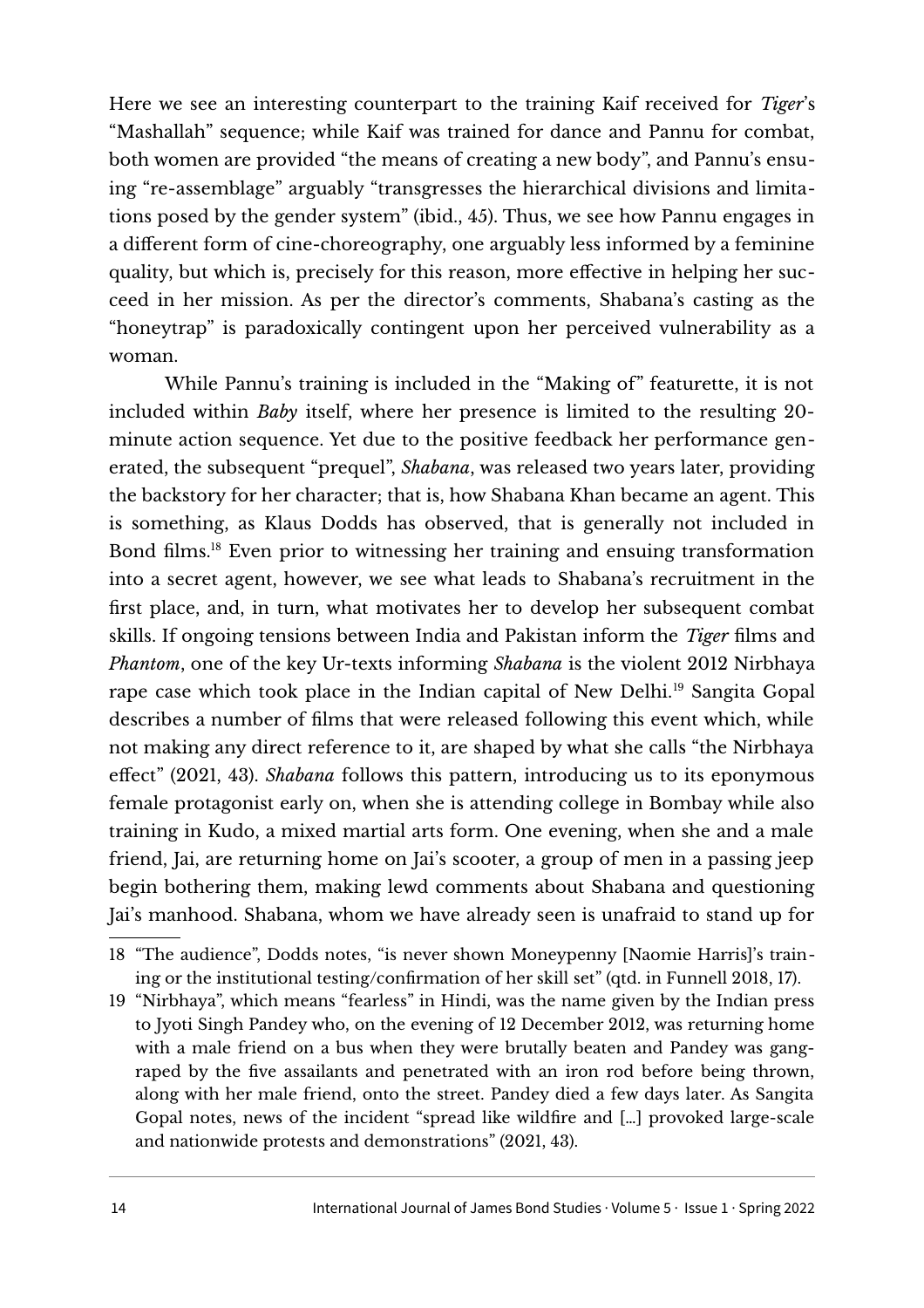herself, becomes incensed and tells Jai to stop the scooter. Jai refuses and drives on; however, they are soon ambushed by the same group of men, who proceed to attack the couple and kill Jai before driving away. Following this traumatic event, and the police's lack of progress in the case, Shabana receives a phone call from a mysterious man who asks if she wants to avenge Jai's death. The man, it is soon revealed, works for a secret government agency that has been tracking Shabana for some time, seeing her as a possible recruit. Afer being aided in her escape once she kills the ringleader of the group that attacked her and Jai, Shabana joins the secret agency and her training commences. The flm includes detailed scenes of this training, which show Shabana learning how to fre weapons and further develop her fghting skills.

As in the making of *Baby*, Pannu underwent extensive physical training (ofscreen) for *Shabana*. Yet diverging from *Baby* and most Bond flms, her training here also becomes part of the flmic narrative, thus showing us not only her backstory and ensuing motivation to become an agent but also devoting a signifcant amount of flm time to chronicling the development of her requisite skill set. As with *Phantom*, the flm does not feature its combat-trained titular heroine in any song and dance sequences, neither within the flm nor in its end credits. Thus we see an inadvertent resurgence of the type of "binaristic logic" that Hills previously referenced, in which time and attention are now devoted to chronicling the training and subsequent fghting skills of the female agent. However, this only comes with her concomitant abnegation of the other type of physical activity previously performed by agents like Zoya in the *Tiger* films; namely, dance. Shabana's combat training is efective, as she single-handedly and arduously fights and kills the villain at the film's conclusion; however, dancing, which is imbued with more of a "feminine quality", is no longer part of this agent's skill set. If one sees the female agent's performance of song and dance as compensating for her relative lack within the (action-driven) flm narrative, then one could point to Shabana's increased participation in the flm's action as the reason such compensation is no longer needed. Yet one could also argue that Shabana is in the process relegated to a kind of "hard femininity" (Germaná 2019, 213); and while "the hardness of their muscular physiqu[e] resists a patriarchal notion of feminine fragility" (ibid.,), it also seems to relegate the female action heroine to one side of Hills' "binaristic model" of gender, rather than providing the means of creating "a new body" which transgresses the "divisions and limitations posed by such a model" (Hills, 45). To some extent, one could even argue that such a division is also evident in the *Tiger* flms, in which Kaif's song and dance perfor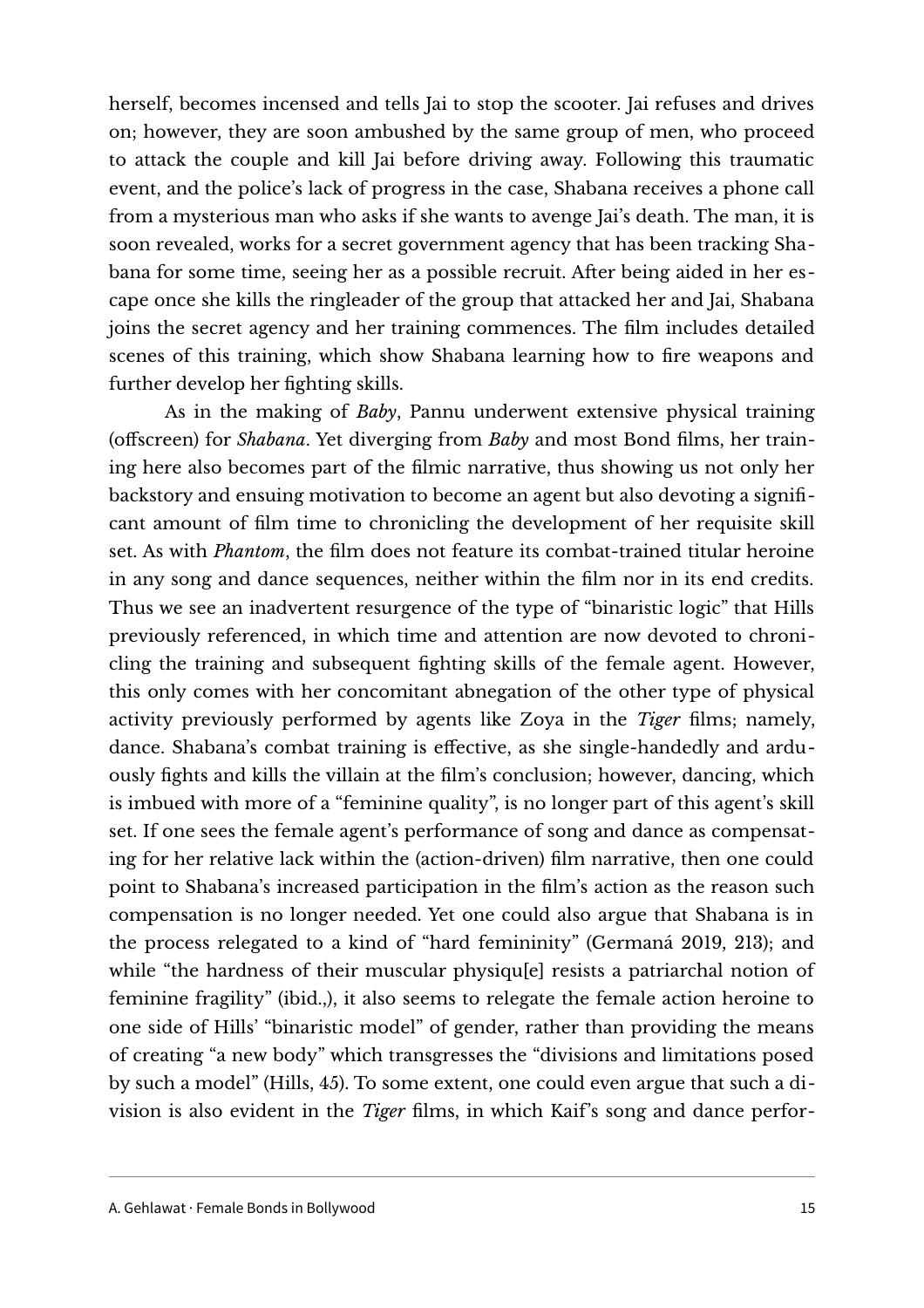mances are essentially relegated to the end credits sequences. The ensuing question, with which I like to conclude, then becomes whether or not it is possible for a female agent to become adept in physical combat while retaining her "feminine quality". To address this question, I turn to one fnal flm and the frst Indian spy thriller to be directed by a woman, *Raazi* (*Willing*, Meghna Gulzar, 2018).

#### **DOMESTICATING THE BOLLYWOOD SPY THRILLER**

*Raazi* is based on the novel *Calling Sehmat* (2008) by Harinder Sikka, itself based upon true events. The flm chronicles the experiences of Sehmat, a twenty-yearold Kashmiri college student whose father, an ailing RAW agent, asks her to take his place and serve as a spy in Pakistan during the lead up to India's war with Pakistan over the independence of East Pakistan in the early 1970s. Sehmat, played by Bollywood star Alia Bhatt, agrees to marry the younger son of her father's friend, a Pakistani brigadier, and then proceeds to use her position as wife and daughter-in-law within the brigadier's household to conduct surveillance and relay relevant details to her commanders in India. As in *Shabana*, the flm chronicles Sehmat's rigorous training and transformation from naïve college student to spy, as she learns to fght, fre weapons, and use Morse code, which she will subsequently employ to relay coded messages from the brigadier's house. The flm, which was both a critical and commercial success, deviates from previous Bollywood spy thrillers in a number of ways, most notably in its depiction of Sehmat and of the traumas she experiences in completing her mission, which includes killing two men. As Kavita Daiya notes, the flm draws upon two themes: "the sufering yet agentive woman" and "the divided family", the latter of which can be read allegorically to refer to Partition and the ensuing India-Pakistan divide (2020, 132). The film also offers an alternative representation of the female spy, depicting Sehmat as a "traumatized fgure" (ibid., 131), critiquing "the masculinity of violence" and "embrac[ing] femininity as a source of power and moral strength" (Shandilya 2022, 2). Additionally, the flm presents Sehmat's relationship with her Pakistani husband, Iqbal (Vicky Kaushal), as a more complex relationship than that of Tiger and Zoya in the *Tiger* flms. Though Iqbal ultimately discovers that Sehmat is a spy, and Sehmat points a gun at him upon realizing her cover has been blown, the flm also vividly depicts her emotional struggle and ensuing difficulty in pulling the trigger. Unable to kill the enemy (her husband), Sehmat instead fees her in-laws' household and attempts to escape from Pakistan. However, in the process of extracting her, her RAW handlers seem willing to sacrifice her life in order to kill Iqbal; though she survives, like Daniel Craig's Bond in *Casino Royale* (Martin Campbell, 2006) she is emotionally scarred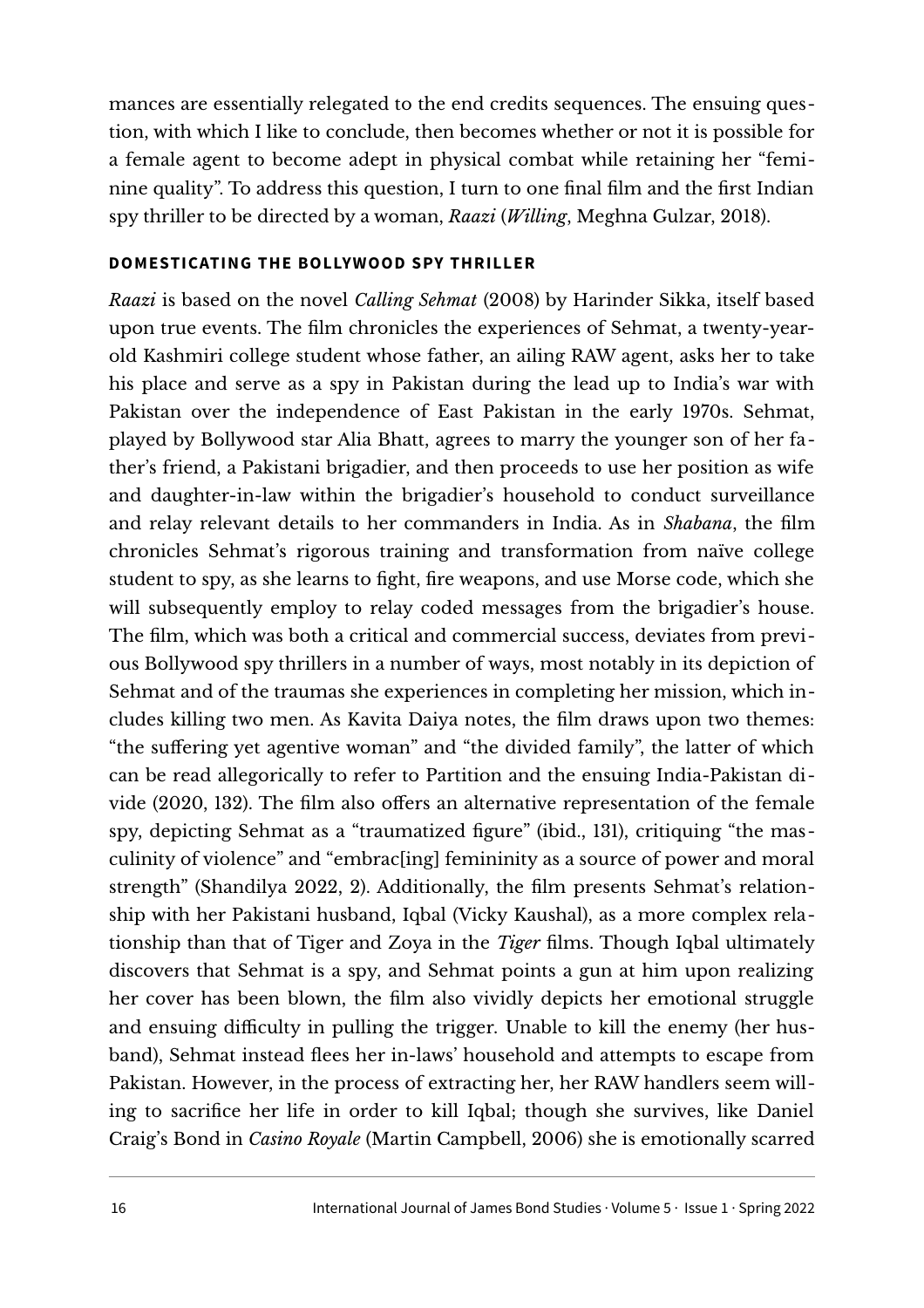by her experiences and walks away from the Indian spy organisation disillusioned.

*Raazi* difers from previous Bollywood spy thrillers not only in conveying its female agent's disillusion but in its overall depiction of this fgure, which include "visual markers of femininity – long hair, traditional clothes", and, as Krupa Shandilya observes, "she wears the beautiful, light clothes of a homemaker even when she is at war" ([20](#page-16-0)22, 5).<sup>20</sup> The film also deviates from typical Bond and Bollywood spy fare by making the home the center of the action; as Bilal Qureshi notes, "[b]y day, [Sehmat's] playing the role of dutiful, doting, and smiling housewife", and the "battlefeld" of the flm essentially becomes the domestic spaces of her in-laws' household, whose private rooms and corridors she navigates with stealth (2018, 68). Similarly, *Raazi*'s action sequences are framed differently from those of more conventional spy thrillers like the *Tiger* flms or *Shabana*, showing not only the tension Sehmat experiences in performing lethal acts but, even more importantly, her ensuing grief. It is precisely in such a way that Sehmat "cannot let go of her femininity" (Shandilya, 8). Rather than adhering to the type of "hard femininity" on display in other flms featuring female agents, *Raazi* avoids such a "binaristic model", depicting its heroine as both competent in completing her missions and humane in her subsequent emotional reactions.

All of these diferences set *Raazi* and its female spy apart from previous iterations of such a figure and such a genre; as Shandilya notes, "Sehmat's tears belie her words" (ibid., 8). By candidly showing the character's emotional struggles at key moments in the film, Meghna Gulzar seems to affirm that it is possible for a female agent to become adept at physical combat while retaining her "feminine quality". Yet precisely because, as the flm seems to suggest, she retains this quality, she experiences an emotional breakdown, which serves as a compelling critique of the human toll of such missions. The flm also echoes its female protagonist's disillusionment by concluding not with a celebratory item number, but on a more ambivalent note. As Shandilya observes, unlike other recent femaleled action flms such as *Shabana*, *Raazi*'s conclusion, rather than rewarding women for their violent actions, suggests that "patriarchal structures" are the source of women's oppression and women, too, become "compelled to act with

<span id="page-16-0"></span><sup>20</sup> The director, Meghna Gulzar, also emphasises this costuming choice in the "Making of" feature: "I wanted her [Sehmat] to be feminine and in soft, flowy silhouettes, because we're used to the stereotype that, if a woman is doing action or, you know, she's playing a character that's going to be doing physical things, she needs to be in masculine clothes or tight clothes or dark clothes. And I really wanted to go against the stereotype on this one" ("Making of *Raazi*").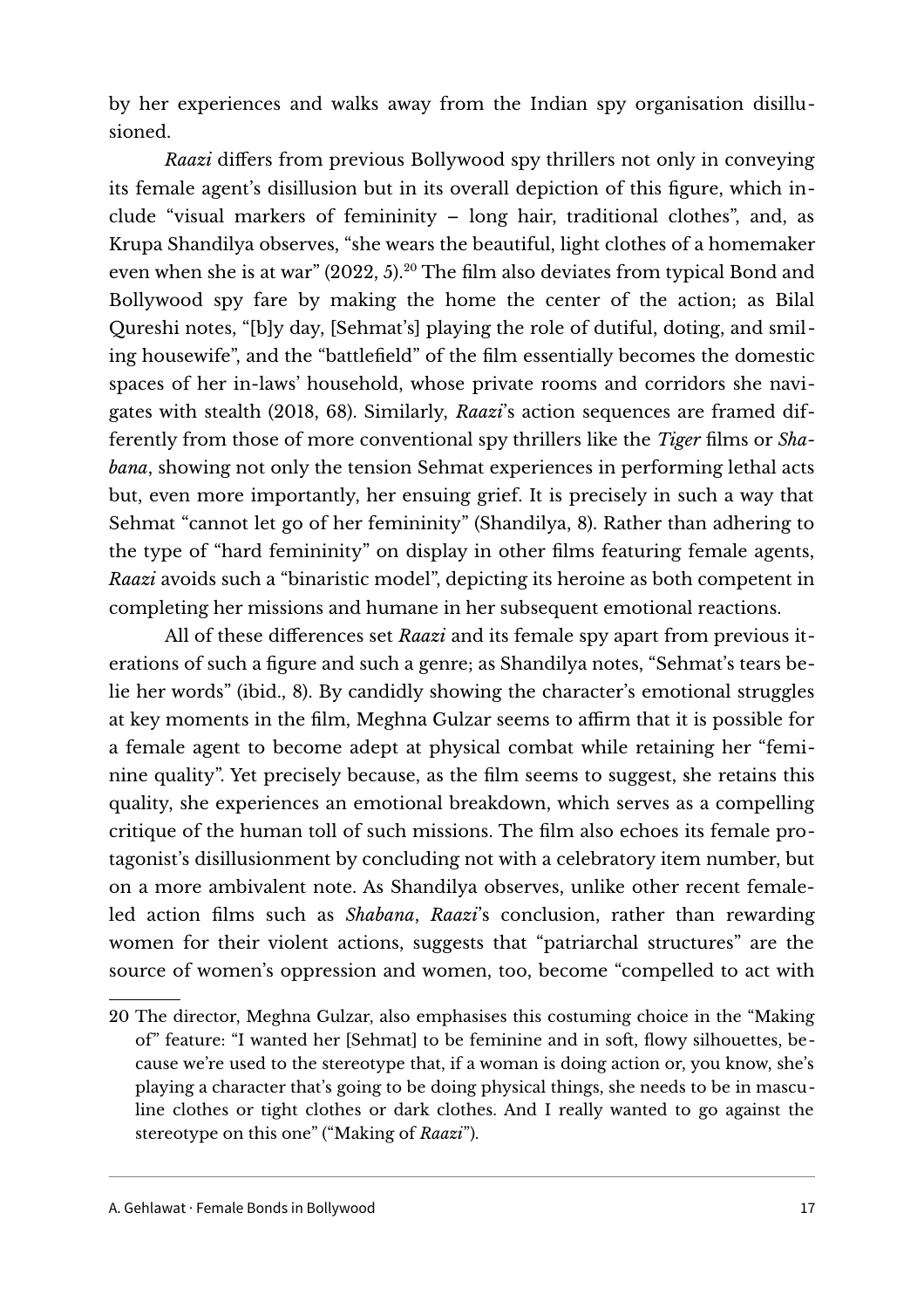violence to protect their own interests" (ibid., 12). This accords with Gopal's earlier critique of female-led action flms infuenced by the "Nirbhaya efect", in which female protagonists' "desires for self-assertion" and their subsequent, decisive actions can nevertheless be "harmful and destructive to self (and society)" (51). In vividly depicting such gendered struggles, however, a flm like *Raazi* arguably succeeds in drawing attention to what is otherwise all too conveniently elided in such spy thrillers.

#### **CONCLUSIONS**

In concluding, I would briefy like to turn to some of the critics' responses to the frst flm discussed in this study, *Tiger*. Two points are salient here. First, in the *New York Times*' review, Rachel Saltz begins by lauding the flm's "glass-shattering, rooftop-hopping action sequences," but makes no mention of the film's songs and dances, including the item number from which the image accompanying her review stems (2012, n.p.). Why is this? Is it possibly because this element – and the actors' subsequent performance of  $it - is$  not central, or even tangential, to her consideration of the flm's merits? Whatever may be the case, the omission of any discussion of the flm's song and dance replicates the typical, Aristotelian view of such elements (music and dance) as inconsequential to the overall drama. Yet, as this discussion has shown, it is precisely sequences like "Mashallah" that showcase their female agent's alternative skill set, one that reframes her character (and, in the process, the *telos* of the flm), even as the sequence itself remains "tightly contained" (Hunt, 62). In relation to this, to address the question of whether or not such items amplify or undercut the female agent's performance (and agency), it is again worth noting the response of a critic. Longtime Indian flm reviewer Anupama Chopra claims that "what's enjoyable is that Katrina also kicks butt" (2012, n.p.), and yet, like Saltz, makes no mention of the flm's item song. However, as I have shown, participation in the item song requires just as much – if not more – skill, and also functions as a powerful, albeit diferent, moment for the female agent.

To extrapolate from such responses and from the insights of earlier feminist theorists of the "female-as-hero" (Hills, 47), one could argue that, by ofering an array of difering representations of female agents, who also signify their difference in difering ways, contemporary Bollywood spy thrillers create a broader "fluidity of meaning" which collectively offers viewers "multiple ways to 'read' each movie" (Hunt, 62) and, in particular, their female protagonists. This is due in part to the elasticity of the Bollywood form, comprised of multiple generic elements through which, in turn, aspects of the female agent may be disseminated.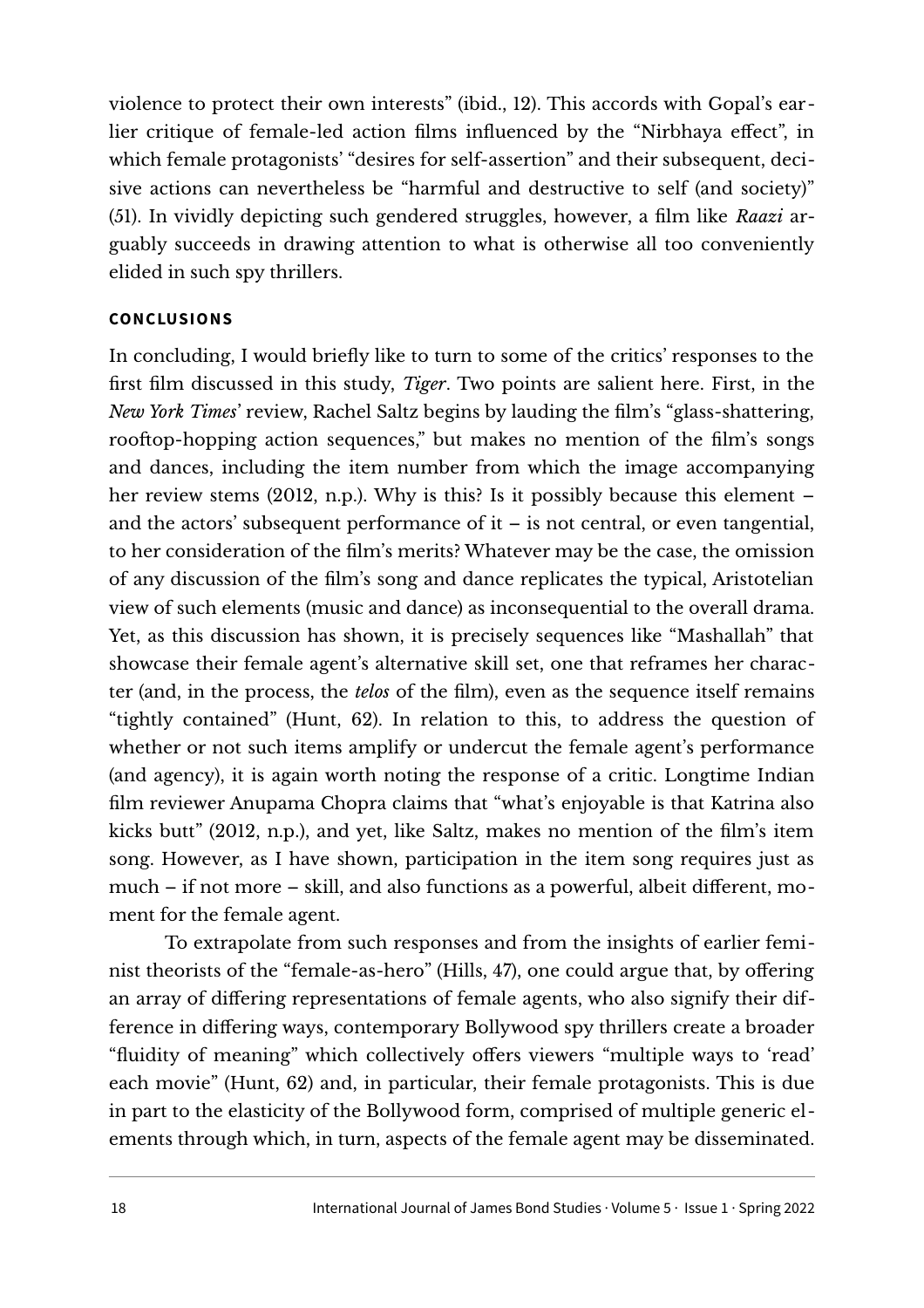While the tendency to downplay song and dance risks overlooking the importance of such moments for their expressions of female agency, one must similarly avoid the "binaristic logic" in which heroines like Sehmat or Shabana are seen as "stronger" or "weaker" because of their attendant skill sets or difering emotional reactions. Rather than framing female characters as being more or less "powerful" based on their proximity to fgurative masculinity, one would do better – particularly in the context of Bollywood – to view these flms, both individually and collectively, as providing multiplicities of meaning, numerous ways for female agents to demonstrate their skills and, in turn, reshape their narratives.

To return to Funnell's taxonomy of the Bond girl, one could argue that the qualities typically associated with this fgure, which are dispersed across multiple characters in contemporary Bond flms, are reconsolidated in Bollywood within one female fgure. Similarly, one could argue Bollywood reconfgures the spy thriller via its masala, and that the key fgure in this operation is the female agent whose prowess and agency manifest themselves in ways that both exceed and reformulate the Bondian parameters within which female agents are typically positioned (and theorised). Simultaneously within its own ecumene, Bollywood provides multiple iterations of the spy thriller and the female agent, no longer bonded to normative gender roles but able to rearticulate such confgurations through gender fluidity; not only "kicking butt" but, in the broadest sense of the word, outperforming Bond and the master spy narrative. Female Bonds in Bollywood thus reshape not only their own narratives but also the broader contours of Bond Studies, allowing for new perspectives to emerge regarding female fgures and their agency.

## **REFERENCES**

*A View to a Kill*. 1985. Dir. John Glen, Eon Productions.

*Baby.* 2015. Dir. Neeraj Pandey, Cape of Good Films.

"*Baby*: The Making". 2015. *Baby* DVD Special Features, Super Cassettes Industries Pvt. Ltd.

*Bang Bang*. 2014. Dir. Siddharth Anand, Fox Star Studios.

- Bordwell, David. 1997. *On the History of Film Style*. Cambridge, MA: Harvard University Press.
- BoxofficeIndia.com. 2012. "Ek Tha Tiger Collects 10 Crore in Week 3". 7 September.

https://web.archive.org/web/20120910004543/http://www.boxofficeindia.c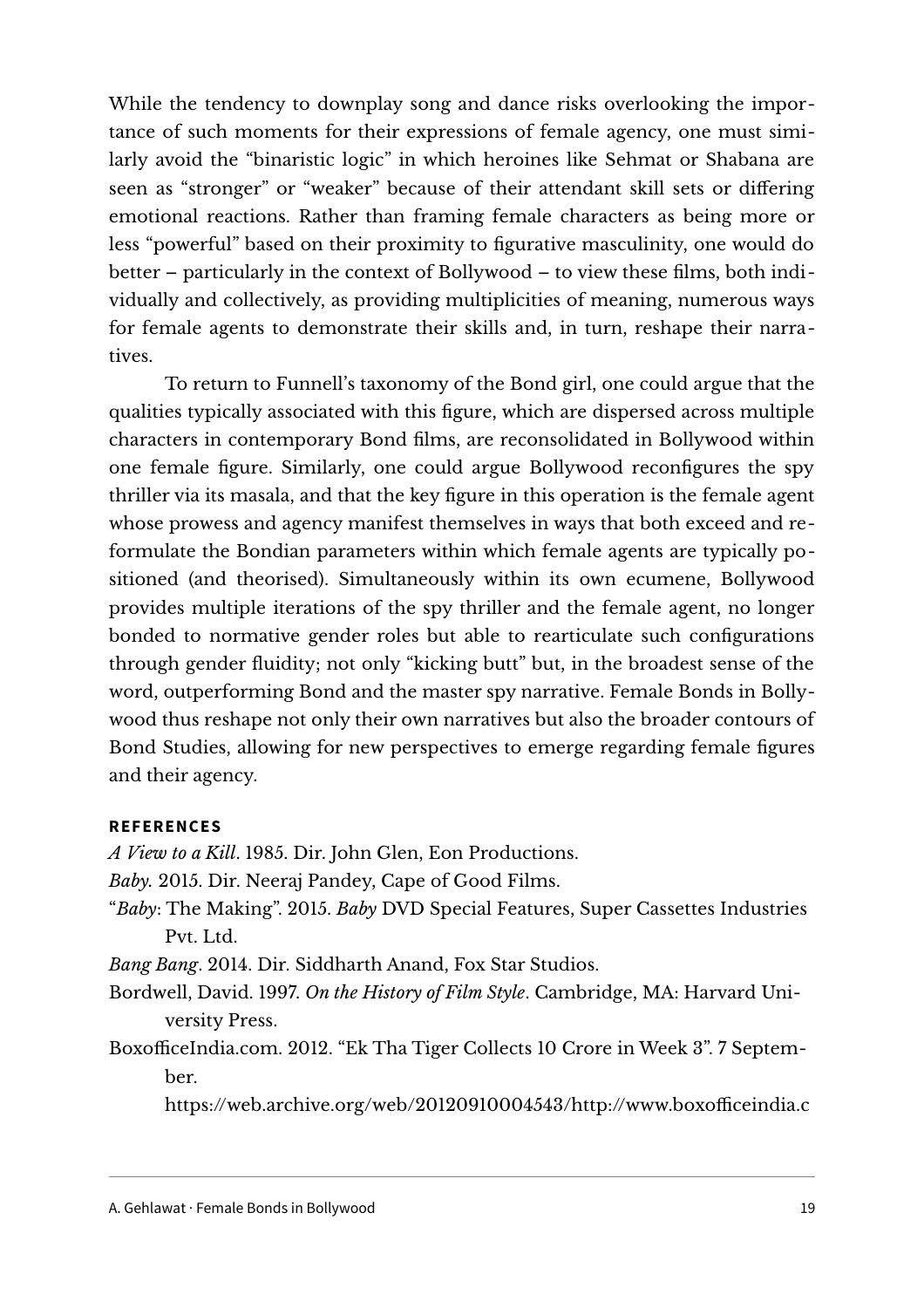[om/boxnewsdetail.php?page=shownews&articleid=4869&nCat=.](https://web.archive.org/web/20120910004543/http:/www.boxofficeindia.com/boxnews%09detail.php?page=shownews&articleid=4869&nCat=) Accessed 8 January 2022.

- Brittany, Michele, ed. 2014. *James Bond and Popular Culture: Essays on the Infuence of the Fictional Superspy*. Jeferson, NC: McFarland & Co.
- *Casino Royale*. 2006. Dir. Martin Campbell, Eon Productions.
- Chopra, Anupama. 2012. "Anupama Chopra's Review: Ek Tha Tiger". *Hindustan Times*. 16 August. [https://www.hindustantimes.com/movie](https://www.hindustantimes.com/movie-reviews/anupama-chopra-s-review-ek%09tha-tiger/story-01h3jMcHHxROFeVsJ9EIaK.html)[reviews/anupama-chopra-s-review-ek-tha-tiger/story-](https://www.hindustantimes.com/movie-reviews/anupama-chopra-s-review-ek%09tha-tiger/story-01h3jMcHHxROFeVsJ9EIaK.html)

[01h3jMcHHxROFeVsJ9EIaK.html.](https://www.hindustantimes.com/movie-reviews/anupama-chopra-s-review-ek%09tha-tiger/story-01h3jMcHHxROFeVsJ9EIaK.html) Accessed 8 January 2022.

- Daiya, Kavita. 2020. *Graphic Migrations: Precarity and Gender in India and the Diaspora*. Philadelphia: Temple University Press.
- *Ek Tha Tiger*. 2012. Dir. Kabir Khan, Yash Raj Films.
- Fanon, Frantz. 1965. *Studies in a Dying Colonialism*, trans. Haakon Chevalier. New York: Monthly Review Press.
- *For Your Eyes Only*. 1981. Dir. John Glen, Eon Productions.
- Funnell, Lisa. 2011. "'I Know Where You Hide Your Gun': Daniel Craig as the Bond-Bond Girl Hybrid in Casino Royale". *Journal of Popular Culture* 44(3): 455-472.
- Funnell, Lisa, ed. 2015. *For His Eyes Only: The Women of James Bond*. New York: Wallfower Press.
- Funnell, Lisa. 2018. "Reworking the Bond Girl Concept in the Craig Era". *Journal of Popular Film and Television* 46(1): 11-21.
- Gehlawat, Ajay. 2017. "The Picture Is Not Yet Over!: The End Credits Song Sequence in Bollywood". *South Asian Popular Culture* 15(2-3): 203-216.
- Germaná, Monica. 2019. *Bond Girls: Body, Fashion and Gender*. New York: Bloomsbury.
- Gopal, Sangita. 2021. "Lethal Acts: Bollywood's New Woman and the Nirbhaya Efect." In *Bollywood's New Woman: Liberalization, Liberation, and Contested Bodies*, eds. Megha Anwer and Anupama Arora. New Brunswick, NJ: Rutgers University Press: 40-53.
- Hills, Elizabeth. 1999. "From 'Figurative Males' to Action Heroines: Further Thoughts on Active Women in the Cinema". *Screen* 40(1): 38-50.
- Horak, Jan-Christopher. 2020. "Branding 007: Title Sequences in the James Bond Films". In *The Cultural Life of James Bond: Specters of 007*, ed. Jaap Verheul. Amsterdam: Amsterdam University Press: 249-268.
- Hunt, Kristin. 2011. "Beyond the Spiral Barrel: A Critical History of Dance in the James Bond Films". In *James Bond in World and Popular Culture: The Films*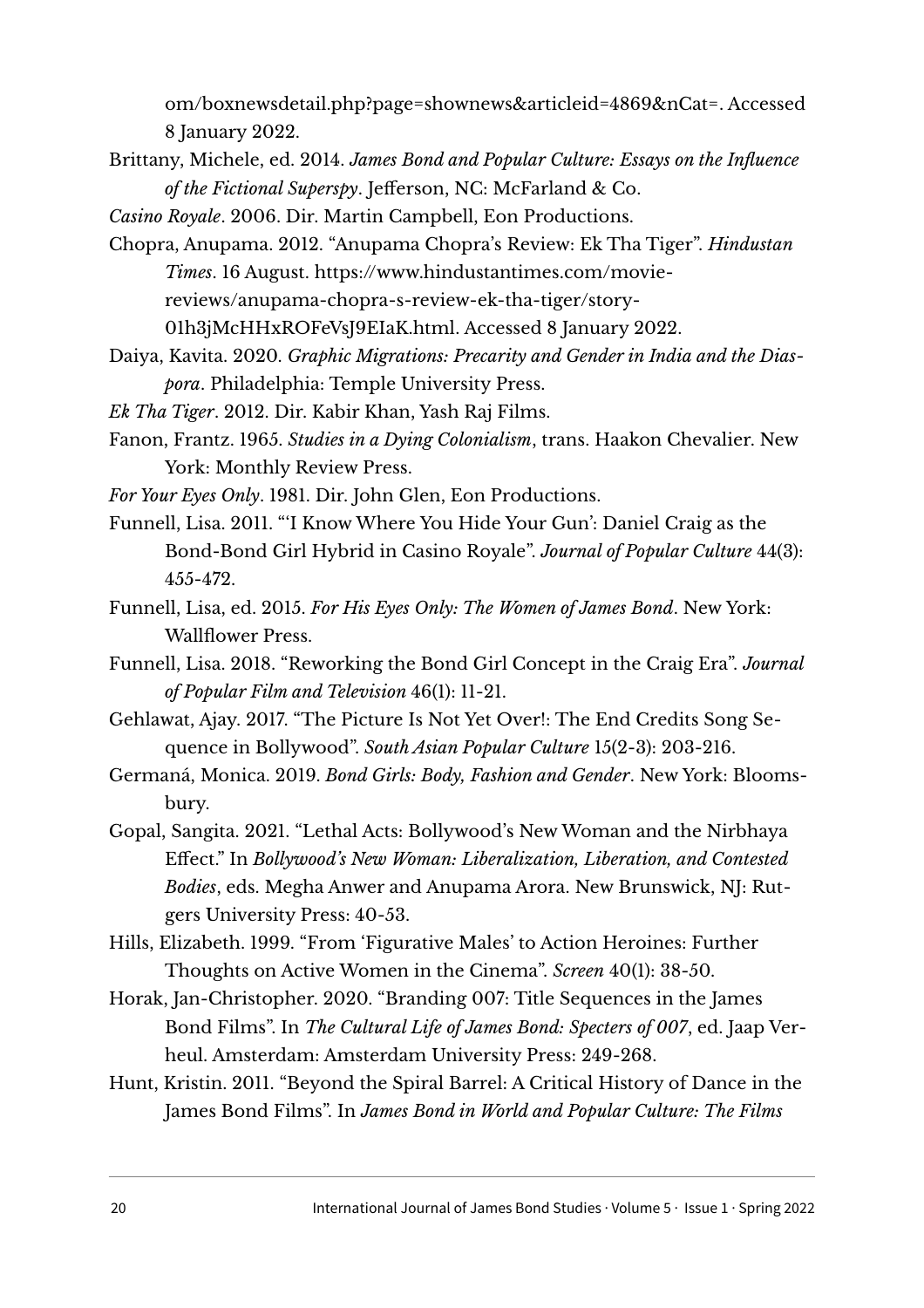*Are Not Enough*, eds. Robert G. Weiner et al. Cambridge: Cambridge Scholars Publisher: 60-75.

- *Knight and Day*. 2010. Dir. James Mangold, Regency Enterprises.
- Kumar, Akshaya. 2017. "Item Number/Item Girl". *South Asia: Journal of South Asian Studies* 40(2): 338-341.
- *Licence to Kill*. 1989. Dir. John Glen, Eon Productions.
- "Making of Mashallah". 2012. *Ek Tha Tiger* DVD Special Features, Yash Raj Films.
- "Making of *Phantom*". 2015. *Phantom* DVD Special Features, Reliance Big Entertainment.
- "Making of *Raazi*". 2018. *Raazi* DVD Special Features, Reliance Big Entertainment.
- "Making of the flm". 2012. *Ek Tha Tiger* DVD Special Features, Yash Raj Films.
- Mulvey, Laura. 1975. "Visual Pleasure and Narrative Cinema". *Screen* 16(3): 6-18.

*Naam Shabana*. 2017. Dir. Shivam Nair, Cape of Good Films.

- Nijhawan, Amita. 2009. "Excusing the Female Dancer: Tradition and Transgression in Bollywood Dancing". *South Asian Popular Culture* 7(2): 99-112.
- *No Time to Die*. 2021. Dir. Cary Joji Fukunaga, Eon Productions.
- *Phantom*. 2015. Dir. Kabir Khan, UTV Motions Pictures.
- Piotrowska, Anna. 2015. "Female Voice and the Bond Films". In *For His Eyes Only*, ed. Lisa Funnell. New York: Wallfower Press: 167-175.
- Planka, Sabine. 2015. "Female Bodies in the James Bond Title Sequences". In *For His Eyes Only*, ed. Lisa Funnell. New York: Wallfower Press: 139-147.
- Purse, Lisa. 2011. "Return of the 'Angry Woman': Authenticating Female Physical Action in Contemporary Cinema". In *Women on Screen: Feminism and Femininity in Visual Culture*, ed. Melanie Waters. London: Palgrave Macmillan: 185-198.
- Qureshi, Bilal. 2018. "In Love and War: The Duplicitous Women of New War Cinema". *Film Quarterly* 72(2): 67-70
- *Raazi*. 2018. Dir. Meghna Gulzar, Dharma Productions.
- Saltz, Rachel. 2012. "Love as Espionage, and Vice Versa". *New York Times*. 16 August. [https://www.nytimes.com/2012/08/17/movies/ek-tha-tiger-by-kabir](https://www.nytimes.com/2012/08/17/movies/ek-tha-tiger-by-kabir-khan.html)[khan.html.](https://www.nytimes.com/2012/08/17/movies/ek-tha-tiger-by-kabir-khan.html) Accessed 8 January 2022.
- Shandilya. Krupa. 2022. "Bollywood's New Action Cinema: The Woman-led Action Film and the Nation". In *Action Cinema Since 2000*, eds. Yvonne Tasker, Lisa Purse, and Christine Holmund. London: British Film Institute: 1-12. Manuscript in preparation.
- *Skyfall*. 2012. Dir. Sam Mendes, Eon Productions.